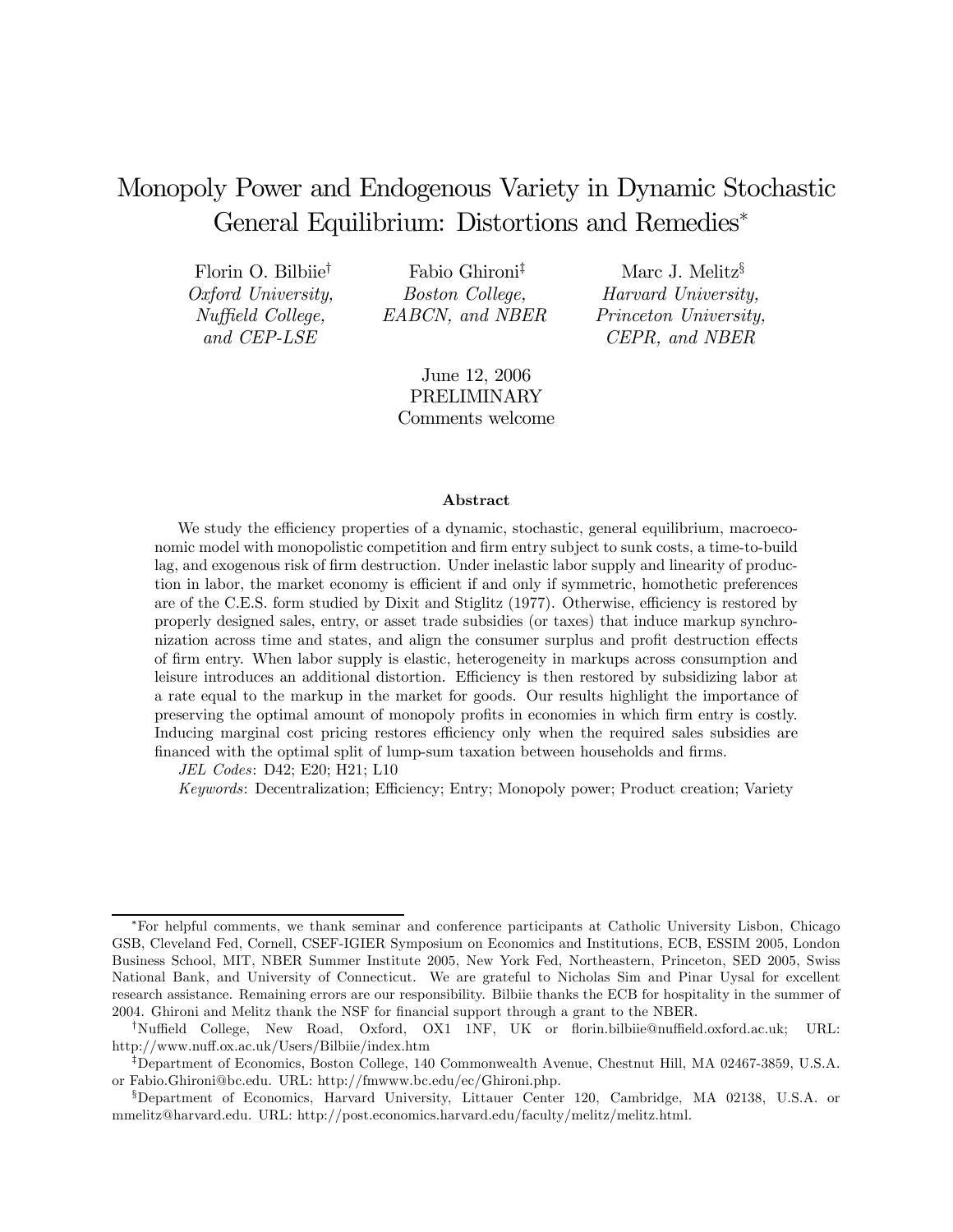## 1 Introduction

What are the consequences of monopoly power for efficiency of business cycle fluctuations and new product creation? If market power results in inefficiency, what tools can the policymaker employ to maximize social welfare and restore efficiency? We address these questions in the context of the dynamic, stochastic, general equilibrium (DSGE) model with monopolistic competition and endogenous product creation developed in Bilbiie, Ghironi, and Melitz (2005 — henceforth, BGM). Specifically, we compare the competitive and planner equilibria, asking whether the market solution provides for efficient responses to exogenous shocks and the optimum amount of product variety when product creation is subject to sunk costs, a time-to-build lag, and exogenous risk of firm destruction. We then analyze fiscal policies that ensure implementation of the Pareto optimum as a competitive equilibrium when efficiency of the market solution fails. The policy schemes that implement efficiency in our model fully specify the optimal path of the relevant distortionary instruments over the business cycles triggered by unexpected shocks to productivity and entry costs.

In BGM, we argued that creation of new products is an important mechanism for business cycle propagation. Endogenous product creation subject to sunk entry costs provides a new mechanism of propagation and amplification of shocks (for instance, to technology) and makes it possible to reconcile theory with stylized facts on firm entry, product creation, and the cyclicality of profits and markups. By studying the efficiency properties of our DSGE model, this paper contributes to the literature on the efficiency properties of monopolistic competition started by the original work of Lerner (1934) and developed by Samuelson (1947), Spence (1976), Dixit and Stiglitz (1977), Judd  $(1985)$ , and Grossman and Helpman  $(1991)$ , among others.<sup>1</sup>

Under assumptions of inelastic labor supply and linearity of production in labor, our main result is that a monopolistically competitive market provides for socially efficient economic fluctuations and product entry (that is, the competitive and planner equilibria coincide) when consumers have homothetic preferences exhibiting love for variety if and only if preferences are such that: (i) markups are synchronized over time and across states; and (ii) the benefit of variety in elasticity form is functionally identical to the net markup in the pricing of goods. That is, efficiency requires that preferences be of the C.E.S. form originally studied by Dixit and Stiglitz (1977).

<sup>&</sup>lt;sup>1</sup>See also Mankiw and Whinston (1986) and Benassy (1996). Kim (2004) also studies efficiency in his DSGE model with an endogenous number of firms. However, the entry decision is not fully endogenous in his model, and increasing returns can generate indeterminacy, whereas the equilibrium is always locally determinate in the log-linearized version of our model studied in BGM.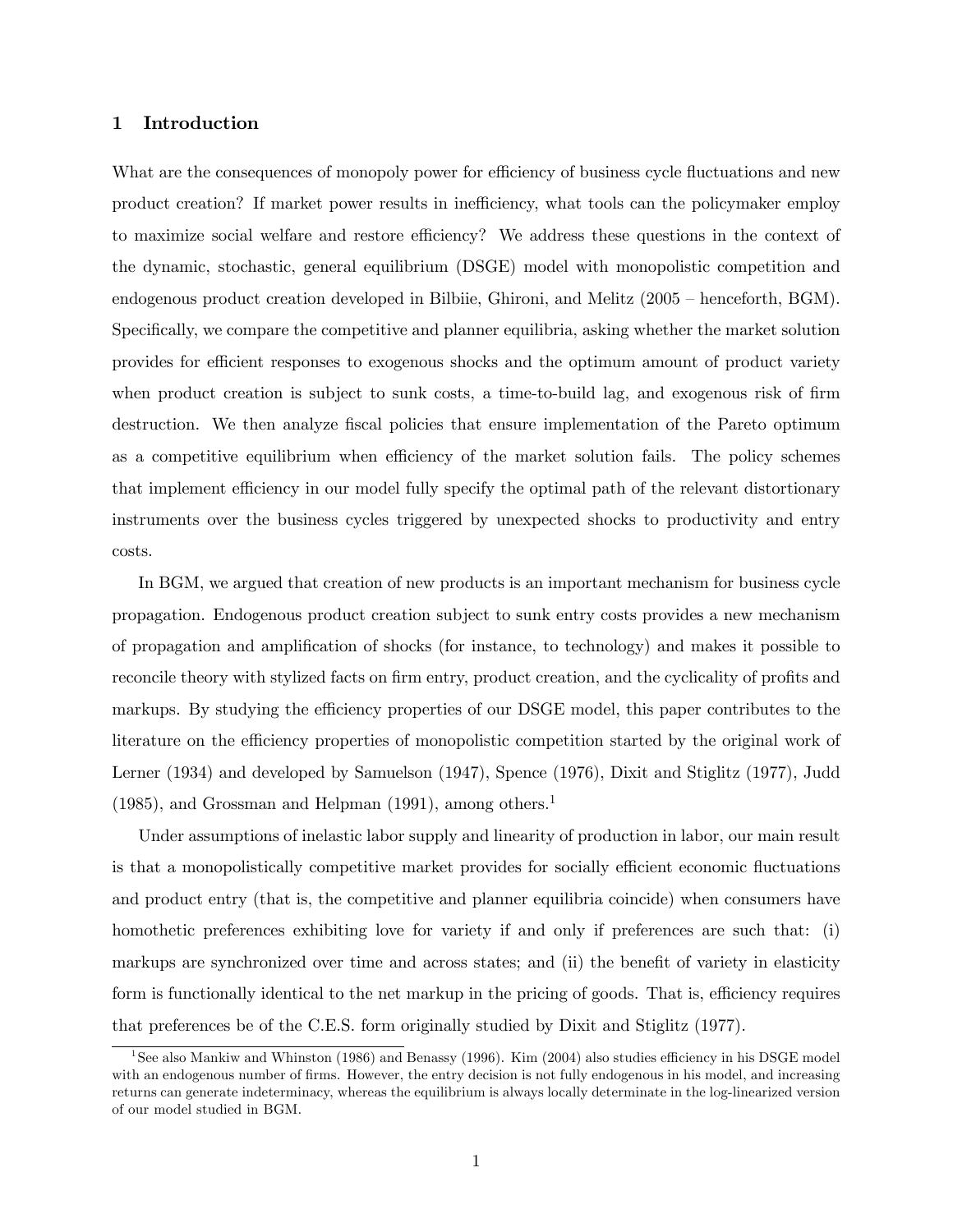We identify two mechanisms that ensure this result. First, despite prices being above marginal cost, since price adjustment is frictionless and producers are symmetric, markups in the pricing of all goods that bring utility to the consumer are synchronized. While this is also true in a model with monopolistic competition and a fixed number of firms when labor supply is inelastic, our model with entry has an important additional implication. Namely, although we let one factor of aggregate output production (the number of firms) vary subject to a sunk entry cost, a timeto-build lag, and exogenous firm destruction, efficiency still holds. The resulting number of firms is socially optimal due to the key distinguishing feature of our framework — the entry mechanism based on C.E.S. preferences.

Moreover, efficiency also requires that markups be synchronized across goods, as we show by making the labor supply choice endogenous but assuming that, differently from the consumption good, leisure is not subject to a markup. Efficiency no longer holds when labor supply is endogenous. However, the relevant distortion is not the existence of a markup in the market for goods in and of itself, but heterogeneity in markups between the "goods" the consumer cares about: consumption goods and leisure (priced at "marginal cost" in a competitive labor market). It is this heterogeneity in markups that results in a wedge between marginal rates of substitution and transformation between consumption and leisure that distorts labor supply.

When the conditions above fail, and hence the market economy is inefficient, the policymaker can use a variety of distortionary fiscal instruments (in conjunction with lump-sum taxes or transfers) to ensure implementation of the first-best equilibrium. With inelastic labor supply, a properly designed sales subsidy can remove the effects of both intertemporal markup variation and nonsynchronization of consumer surplus and profit destruction effects of firm entry. The same effect can be obtained with a proportional entry cost subsidy, a subsidy to net stock market trades, or a tax on gross trades.

When labor supply is elastic, efficiency is restored if the government taxes leisure (or subsidizes labor supply) at a rate equal to the net markup in consumption goods prices, even if goods remain priced above marginal cost. While this result holds also in a model with a fixed number of firms, an equivalent optimal policy in that setup would have the markup removed by a proportional revenue subsidy. In our model, such a policy of inducing marginal cost pricing — if financed with lump-sum taxation of firm profits — would eliminate entry incentives, since the sunk entry cost could not be covered in the absence of profits.<sup>2</sup> In fact, we show that inducing marginal cost pricing can

<sup>&</sup>lt;sup>2</sup>We are implicitly assuming that the government is not contemporaneously subsidizing the entire amount of the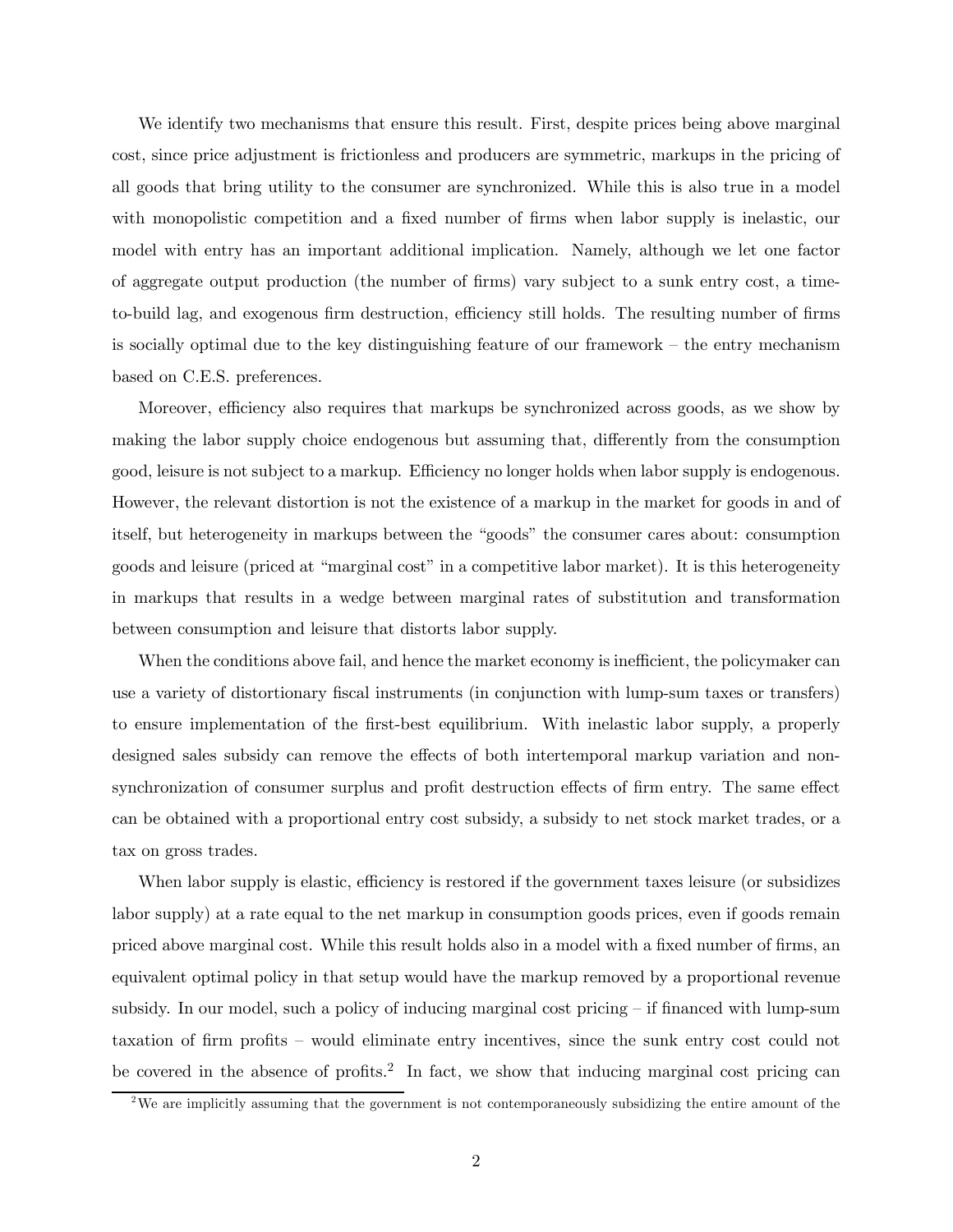implement the efficient equilibrium in our model only when the lump-sum taxation that finances the necessary sales subsidy is optimally split between households and firms, and that this requires zero lump-sum taxation of firm profits when preferences are of the form studied in Dixit and Stiglitz (1977).

Our results reiterate an argument made elsewhere in the literature that monopoly power in and of itself is not a distortion and show that, in the presence of entry subject to sunk costs, optimal monopoly profits should in fact be preserved. Indeed, while markup synchronization across time, states, and goods is still a necessary condition for efficiency, sufficiency requires that markups be aligned to the relatively higher level. Our findings thus caution against naive interpretations of statements in recent literature on the effects of a "monopolistic distortion" and the required remedies.

The structure of the paper is as follows. Section 2 describes the benchmark model with fixed labor supply and characterizes the competitive equilibrium. Section 3 studies the problem facing a social planner for our model economy. Section 4 states and proves our welfare theorem, and discusses the intuition for it. Section 5 extends the analysis to the case of endogenous labor supply. Section 6 studies optimal fiscal policies that implement the first-best allocation. Section 7 concludes.

#### 2 Model: The Market Economy

#### Household Preferences

The economy is populated by a unit mass of atomistic households. All contracts and prices are written in nominal terms. Prices are flexible. Thus, we only solve for real variables in the model. However, as the composition of the consumption basket changes over time due to firm entry (affecting the definition of the consumption-based price index), we introduce money as a convenient unit of account for contracts. Money plays no other role in the economy. For this reason, we do not model the demand for cash currency, and resort to a cashless economy as in Woodford (2003).

We begin by assuming that the representative household supplies  $L$  units of labor inelastically in each period at the nominal wage rate  $W_t$ . The household maximizes expected intertemporal utility from consumption  $(C)$ :  $E_t\left(\sum_{s=t}^{\infty} \beta^{s-t}U(C_s)\right)$ , where  $\beta \in (0,1)$  is the subjective discount factor and  $U(C)$  is a period utility function with the standard properties. At time t, the household consumes the basket of goods  $C_t$ , defined over a continuum of goods  $\Omega$ . At any given time t, only

entry cost.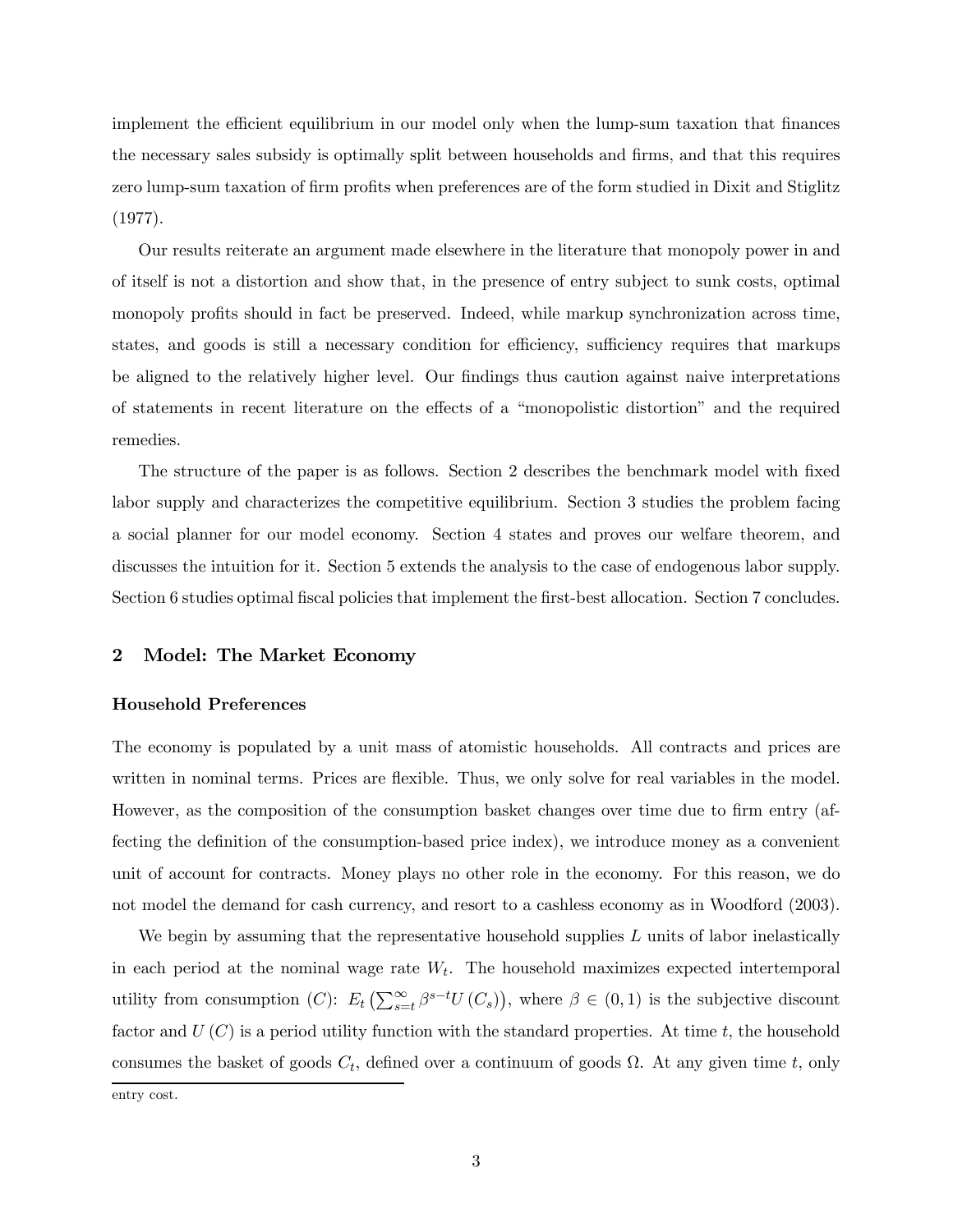a subset of goods  $\Omega_t \subset \Omega$  is available. Let  $p_t(\omega)$  denote the nominal price of a good  $\omega \in \Omega_t$ . Our model can be solved for any parametrization of symmetric homothetic preferences. For any such preferences, there exists a well defined consumption index  $C_t$  and an associated welfare-based price index  $P_t$ . The demand for an individual variety,  $c_t(\omega)$ , is then obtained as  $c_t(\omega)d\omega = C_t \partial P_t/\partial p_t(\omega)$ , where we use the conventional notation for quantities with a continuum of goods as flow values.<sup>3</sup>

Given the demand for an individual variety,  $c_t(\omega)$ , the symmetric price elasticity of demand  $\zeta$ is in general a function of the number  $N_t$  of goods/producers (where  $N_t$  is the mass of  $\Omega_t$ ):

$$
\zeta(N_t) \equiv \frac{\partial c_t(\omega)}{\partial p_t(\omega)} \frac{p_t(\omega)}{c_t(\omega)}, \quad \text{for any symmetric variety } \omega.
$$

The benefit of additional product variety is described by the relative price  $\rho$ :

$$
\rho_t(\omega) = \rho(N_t) \equiv \frac{p_t(\omega)}{P_t}
$$
, for any symmetric variety  $\omega$ ,

or, in elasticity form:

$$
\epsilon(N_t) \equiv \frac{\rho'(N_t)}{\rho(N_t)} N_t.
$$

Together,  $\zeta(N_t)$  and  $\rho(N_t)$  completely characterize the effects of preferences in our model; explicit expressions can be obtained for these objects upon specifying functional forms for preferences, as will become clear in the discussion below.

#### Firms

There is a continuum of monopolistically competitive firms, each producing a different variety  $\omega \in \Omega$ . Production requires only one factor, labor. Aggregate labor productivity is indexed by  $Z_t$ , which represents the effectiveness of one unit of labor.  $Z_t$  is exogenous and follows an  $AR(1)$ process (in logarithms). Output supplied by firm  $\omega$  is  $y_t(\omega) = Z_t l_t(\omega)$ , where  $l_t(\omega)$  is the firm's labor demand for productive purposes. The unit cost of production, in units of the consumption good  $C_t$ , is  $w_t/Z_t$ , where  $w_t \equiv W_t/P_t$  is the real wage.<sup>4</sup>

Prior to entry, firms face a sunk entry cost of  $f_{E,t}$  effective labor units, equal to  $w_t f_{E,t}/Z_t$  units of the consumption good.  $f_{E,t}$  is exogenous and follows an  $AR(1)$  process (in logarithms). There

<sup>&</sup>lt;sup>3</sup>See the appendix for more details.

<sup>&</sup>lt;sup>4</sup>Consistent with standard RBC theory, aggregate productivity  $Z_t$  affects all firms uniformly. We abstract from the more complex technology diffusion processes across firms of different vintages studied by Caballero and Hammour (1994) and Campbell (1998). We also do not address the growth effects of changes in product variety. Bils and Klenow (2001) document that these effects are empirically relevant for the U.S.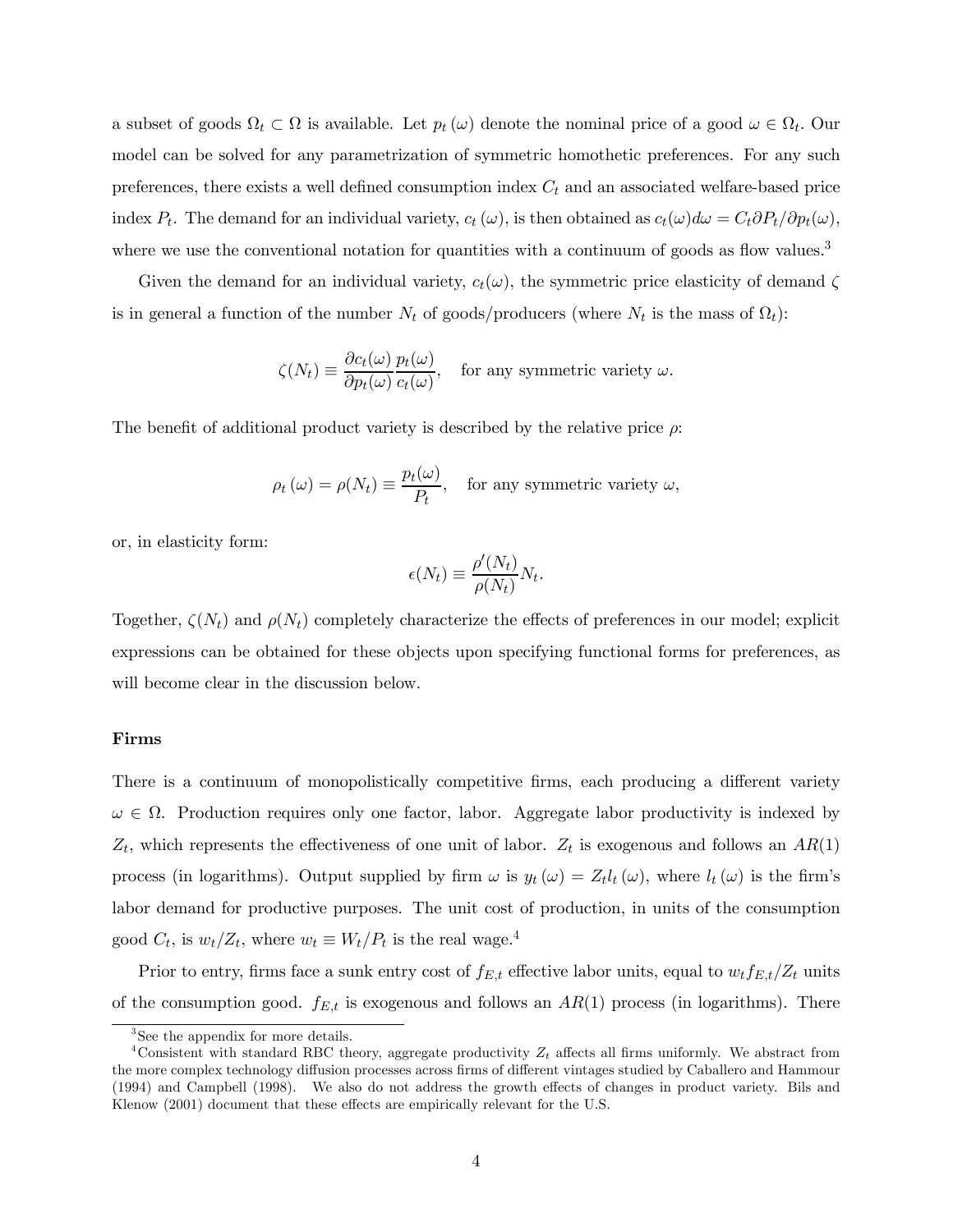are no fixed production costs. Hence, all firms that enter the economy produce in every period, until they are hit with a "death" shock, which occurs with probability  $\delta \in (0,1)$  in every period.<sup>5</sup>

Given our modeling assumption relating each firm to an individual variety, we think of a firm as a production line for that variety, and the entry cost as the development and setup cost associated with the latter (potentially influenced by market regulation). The exogenous "death" shock also takes place at the individual variety level. Empirically, a firm may comprise more than one of these production lines, but — for simplicity — our model does not address the determination of product variety within firms.

Firms set prices in a flexible fashion as markups over marginal costs. In units of consumption, firm  $\omega$ 's price is  $\rho_t(\omega) \equiv p_t(\omega)/P_t = \mu_t w_t/Z_t$ , where the markup is a function of the number of producers:  $\mu_t = \mu(N_t) \equiv \zeta(N_t) / (\zeta(N_t) - 1)$ . The firm's profit in units of consumption, returned to households as dividend, is  $d_t(\omega) = d_t = \left(1 - \mu (N_t)^{-1}\right) Y_t^C/N_t$ , where  $Y_t^C$  is total output of the consumption good and will in equilibrium be equal to total consumption demand  $C_t$ .

#### Preference Specifications and Markups

We consider three alternative preference specifications as special cases for illustrative purposes below. The first features a constant elasticity of substitution (C.E.S.) between goods, as in Dixit and Stiglitz (1977). For these C.E.S. preferences (henceforth, C.E.S.-DS), the consumption aggregator is  $C_t = \left(\int_{\omega \in \Omega} c_t (\omega)^{\theta - 1/\theta} d\omega \right)^{\theta/(\theta - 1)},$  where  $\theta > 1$  is the symmetric elasticity of substitution across goods. The consumption-based price index is then  $P_t = \left(\int_{\omega \in \Omega_t} p_t(\omega)^{1-\theta} d\omega\right)^{1/(1-\theta)}$ , and the household's demand for each individual good  $\omega$  is  $c_t(\omega)=(p_t(\omega) /P_t)^{-\theta} C_t$ . It follows that the markup and the benefit of variety are independent of the number of goods:  $\mu(N_t) = \mu$ ,  $\epsilon(N_t) = \epsilon$ ; and they are related by:  $\epsilon = \mu - 1 = 1/(\theta - 1)$ . The second specification is the C.E.S. variant introduced by Benassy (1996), which disentangles monopoly power (measured by the net markup  $1/(\theta - 1)$  and consumer love for variety, captured by a parameter  $\xi > 0$ . With this specification, the consumption basket is  $C_t = (N_t)^{\xi - \frac{1}{\theta - 1}} \left( \int_{\omega \in \Omega} c_t (\omega)^{\theta - 1/\theta} d\omega \right)^{\theta/(\theta - 1)}$ . The third specification uses the translog expenditure function proposed by Feenstra (2003), which introduces demandside pricing complementarities. For this preference specification, the symmetric price elasticity of demand is  $1 + \sigma N_t$ ,  $\sigma > 0$ : As  $N_t$  increases, goods become closer substitutes, and the elasticity of substitution increases. If goods are closer substitutes, then the markup  $\mu(N_t)$  and the benefit of

<sup>&</sup>lt;sup>5</sup>For simplicity, we do not consider endogenous exit. As we show in BGM, appropriate calibration of  $\delta$  makes it possible for our model to match several important features of the data.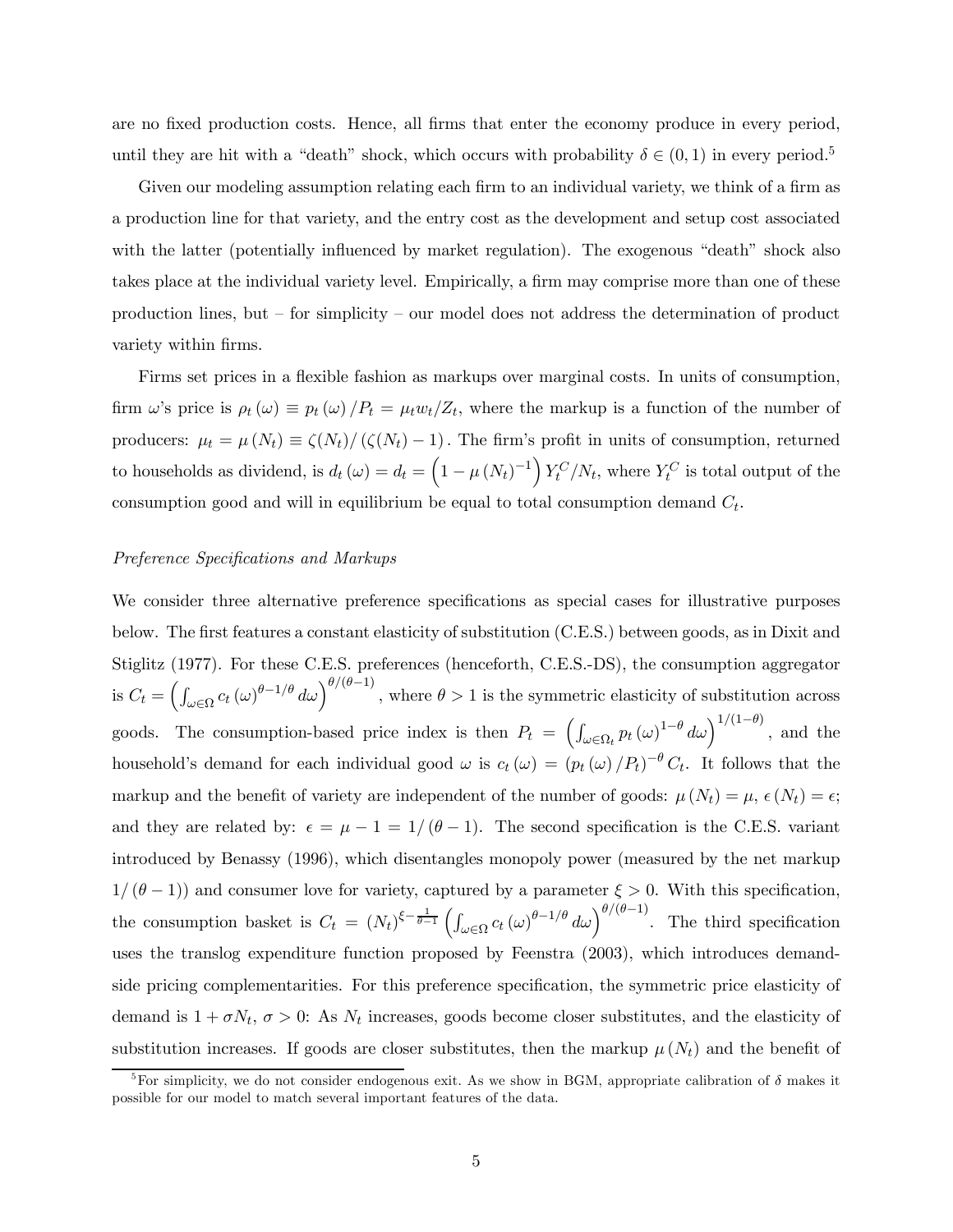additional varieties in elasticity form  $(\epsilon(N_t))$  must decrease.<sup>6</sup> The change in  $\epsilon(N_t)$  is only half the change in net markup generated by an increase in the number of producers. Table 1 contains the expressions for markup, relative price, and benefit of variety in elasticity form for each preference specification.

| <b>Table 1.</b> Three frameworks                        |                         |                                                                                                                                                                                                             |
|---------------------------------------------------------|-------------------------|-------------------------------------------------------------------------------------------------------------------------------------------------------------------------------------------------------------|
| $C.E.S.-DS$                                             | C.E.S.-Benassy Translog |                                                                                                                                                                                                             |
| $\mu\left(N_t\right) = \mu = \frac{\theta}{\theta - 1}$ |                         | $\mu_t = \mu = \frac{\theta}{\theta - 1}$ $\mu(N_t) = 1 + \frac{1}{\sigma N_t}$                                                                                                                             |
|                                                         |                         | $\rho(N_t) = (N_t)^{\mu-1} = (N_t)^{\frac{1}{\theta-1}} \quad \rho(N_t) = (N_t)^{\xi} \quad \rho(N_t) = e^{-\frac{1}{2} \frac{\tilde{N} - N_t}{\sigma \tilde{N} N_t}}, \quad \tilde{N} \equiv Mass(\Omega)$ |
| $\epsilon(N_t) = \mu - 1$                               | $\epsilon(N_t) = \xi$   | $\epsilon(N_t) = \frac{1}{2\sigma N_t} = \frac{1}{2} (\mu(N_t) - 1)$                                                                                                                                        |

#### Firm Entry and Exit

In every period, there is a mass  $N_t$  of firms producing in the economy and an unbounded mass of prospective entrants. These entrants are forward looking, and correctly anticipate their expected future profits  $d_s(\omega)$  in every period  $s \geq t+1$  as well as the probability  $\delta$  (in every period) of incurring the exit-inducing shock. Entrants at time t only start producing at time  $t + 1$ , which introduces a one-period time-to-build lag in the model. The exogenous exit shock occurs at the very end of the time period (after production and entry). A proportion  $\delta$  of new entrants will therefore never produce. Prospective entrants in period t compute their expected post-entry value  $(v_t(\omega))$  given by the present discounted value of their expected stream of profits  $\{d_s(\omega)\}_{s=t+1}^{\infty}$ .

$$
v_t(\omega) = E_t \sum_{s=t+1}^{\infty} \left[ \beta (1 - \delta) \right]^{s-t} \frac{U'(C_s)}{U'(C_t)} d_s(\omega). \tag{1}
$$

This also represents the value of incumbent firms *after* production has occurred (since both new entrants and incumbents then face the same probability  $1 - \delta$  of survival and production in the subsequent period). Entry occurs until firm value is equalized with the entry cost, leading to the free entry condition  $v_t(\omega) = w_t f_{E,t}/Z_t$ . This condition holds so long as the mass  $N_{E,t}$  of entrants is positive. We assume that macroeconomic shocks are small enough for this condition to hold in every period. Finally, the timing of entry and production we have assumed implies that the number of producing firms during period t is given by  $N_t = (1 - \delta) (N_{t-1} + N_{E,t-1})$ . The number

 ${}^{6}$ This property for the markup occurs whenever the price elasticity of residual demand decreases with quantity consumed along the residual demand curve.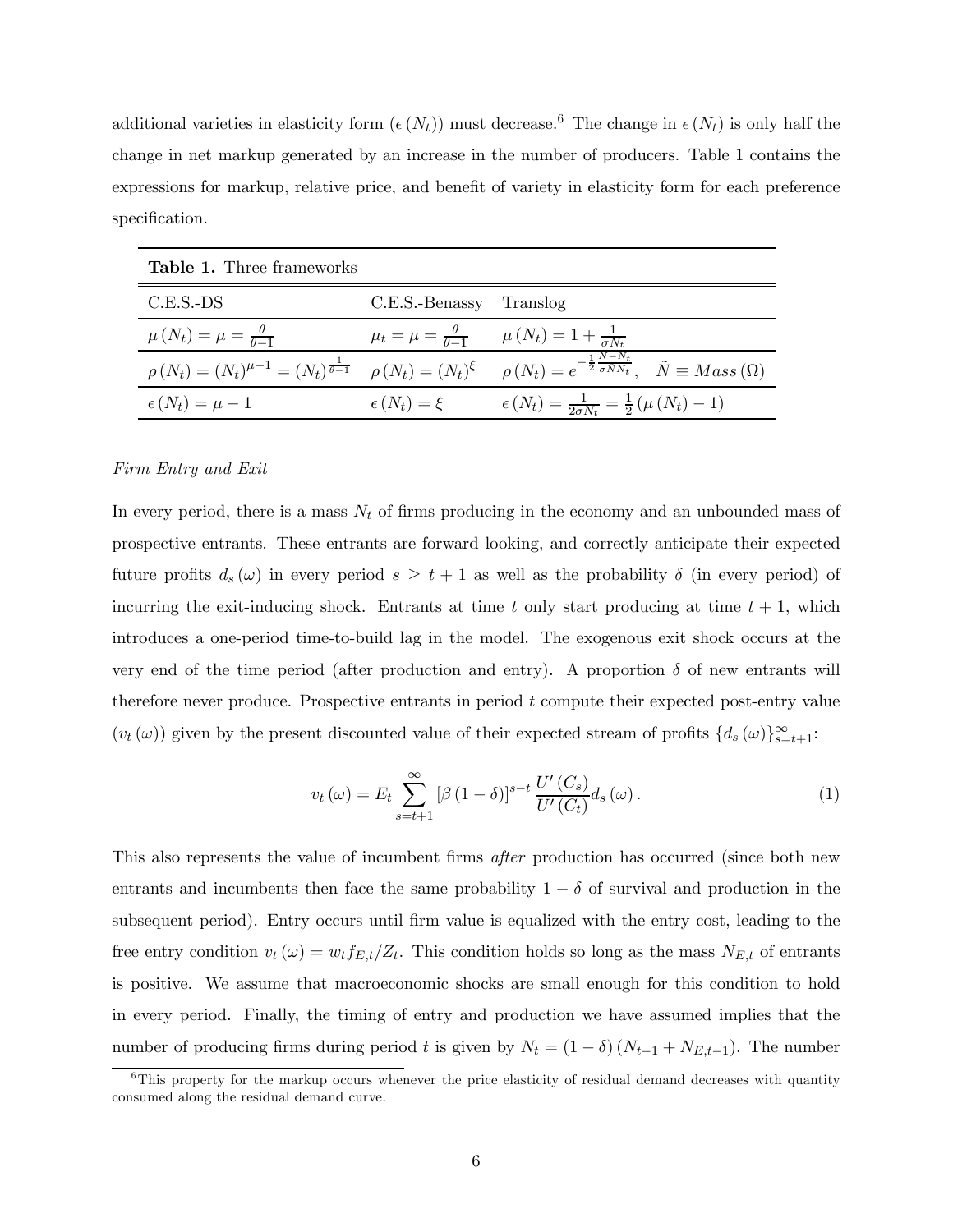of producing firms represents the stock of capital of the economy. It is an endogenous state variable that behaves much like physical capital in the benchmark real business cycle (RBC) model.

#### Symmetric Firm Equilibrium

All firms face the same marginal cost. Hence, equilibrium prices, quantities, and firm values are identical across firms:  $p_t(\omega) = p_t$ ,  $\rho_t(\omega) = \rho_t$ ,  $l_t(\omega) = l_t$ ,  $y_t(\omega) = y_t$ ,  $d_t(\omega) = d_t$ ,  $v_t(\omega) = v_t$ . In turn, equality of prices across firms implies that the consumption-based price index  $P_t$  and the firm-level price  $p_t$  are such that  $p_t/P_t \equiv \rho_t = \rho(N_t)$ . An increase in the number of firms implies necessarily that the relative price of each individual good increases  $\rho'(N_t) > 0$ . When there are more firms, households derive more welfare from spending a given nominal amount, *i.e.*, *ceteris* paribus, the price index decreases. It follows that the relative price of each individual good must rise. The aggregate consumption output of the economy is  $Y_t^C = N_t \rho_t y_t = C_t$ .

Importantly, in the symmetric firm equilibrium, the value of waiting to enter is zero, despite the entry decision being subject to sunk cost and exit risk; *i.e.*, there are no option-value considerations pertaining to the entry decision.<sup>7</sup> This happens because all uncertainty in our model (including the "death" shock) is aggregate. Let the option value of waiting to enter for firm  $\omega$  be  $\Lambda_t(\omega) \geq 0$ . In all periods t,  $\Lambda_t(\omega) = \max[v_t(\omega) - v_t f_{E,t}/Z_t, \beta \Lambda_{t+1}(\omega)]$ , where the first term is the payoff of undertaking the investment and the second term is the discounted payoff of waiting. If firms are identical (there is no idiosyncratic uncertainty) and exit is exogenous (uncertainty related to firm death is also aggregate), this becomes:  $\Lambda_t = \max[v_t - w_t f_{E,t}/Z_t, \beta \Lambda_{t+1}]$ . Because of free entry, the first term is always zero, so the option value obeys:  $\Lambda_t = \beta \Lambda_{t+1}$ . This is a contraction mapping because of discounting, and by forward iteration, under the assumption  $\lim_{T\to\infty} \beta^T \Lambda_{t+T} = 0$  (*i.e.*, there is a zero value of waiting when reaching the terminal period), the only stable solution for the option value is  $\Lambda_t = 0$ .

#### Household Budget Constraint and Intertemporal Decisions

We assume without loss of generality that households hold only shares in a mutual fund of firms. Let  $x_t$  be the share in the mutual fund of firms held by the representative household *entering* period t. The mutual fund pays a total profit in each period (in units of currency) equal to the total profit of all firms that produce in that period,  $P_tN_tdt$ . During period t, the representative household buys  $x_{t+1}$  shares in a mutual fund of  $N_{H,t} \equiv N_t + N_{E,t}$  firms (those already operating at time t and the

<sup>&</sup>lt;sup>7</sup>This is in contrast with models such as Caballero and Hammour (1995) and Campbell (1998).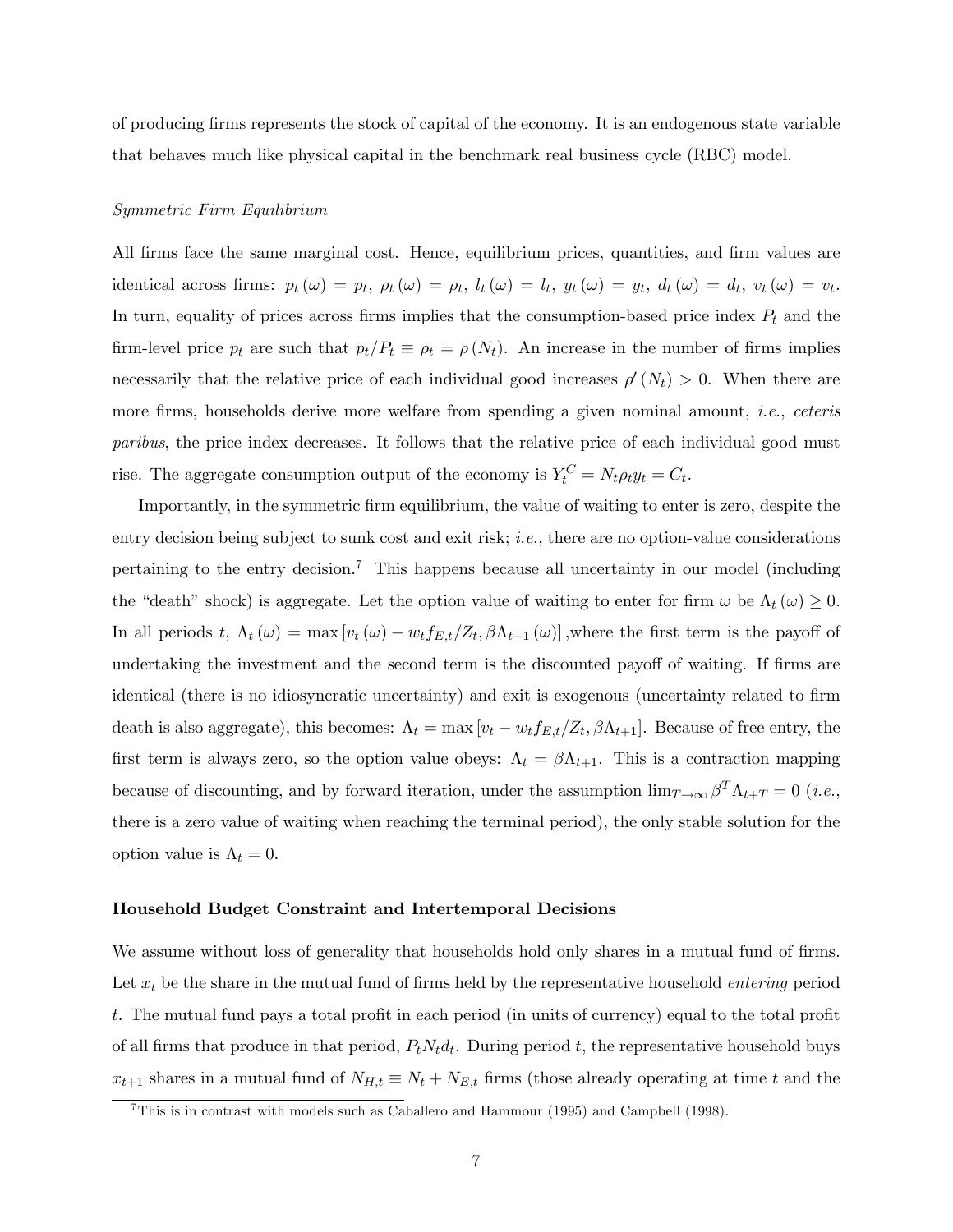new entrants). Only  $N_{t+1} = (1 - \delta) N_{H,t}$  firms will produce and pay dividends at time  $t + 1$ . Since the household does not know which firms will be hit by the exogenous exit shock  $\delta$  at the very end of period  $t$ , it finances the continuing operation of all pre-existing firms and all new entrants during period  $t$ . The date  $t$  price (in units of currency) of a claim to the future profit stream of the mutual fund of  $N_{H,t}$  firms is equal to the nominal price of claims to future firm profits,  $P_t v_t$ .

The household enters period t with mutual fund share holdings  $x_t$  and receives dividend income and the value of selling its initial share position, and labor income. The household allocates these resources between purchases of shares to be carried into next period, consumption, and lump-sum taxes  $T_t$  levied by the government. The period budget constraint (in units of consumption) is:

$$
v_t N_{H,t} x_{t+1} + C_t + T_t = (d_t + v_t) N_t x_t + w_t L.
$$
\n(2)

The household maximizes its expected intertemporal utility subject to (2). The Euler equation for share holdings is:

$$
v_t = \beta (1 - \delta) E_t \left[ \frac{U'(C_{t+1})}{U'(C_t)} (v_{t+1} + d_{t+1}) \right].
$$

As expected, forward iteration of the equation for share holdings and absence of speculative bubbles yield the asset price solution in equation  $(1)$ .<sup>8</sup>

#### Aggregate Accounting and Equilibrium

Aggregating the budget constraint (2) across households and imposing the equilibrium condition  $x_{t+1} = x_t = 1 \ \forall t$  yields the aggregate accounting identity  $C_t + N_{E,t}v_t = w_t L + N_t d_t$ : Total consumption plus investment (in new firms) must be equal to total income (labor income plus dividend income).

Different from the benchmark, one-sector, RBC model of Campbell (1994) and many other studies, our model economy is a two-sector economy in which one sector employs part of the labor endowment to produce consumption and the other sector employs the rest of the labor endowment to produce new firms. The economy's GDP,  $Y_t$ , is equal to total income,  $w_t L + N_t d_t$ . In turn,  $Y_t$ is also the total output of the economy, given by consumption output,  $Y_t^C (= C_t)$ , plus investment output,  $N_{E,t}v_t$ . With this in mind,  $v_t$  is the relative price of the investment "good" in terms of consumption.

Labor market equilibrium requires that the total amount of labor used in production and to set

<sup>&</sup>lt;sup>8</sup>We omit the transversality condition that must be satisfied to ensure optimality.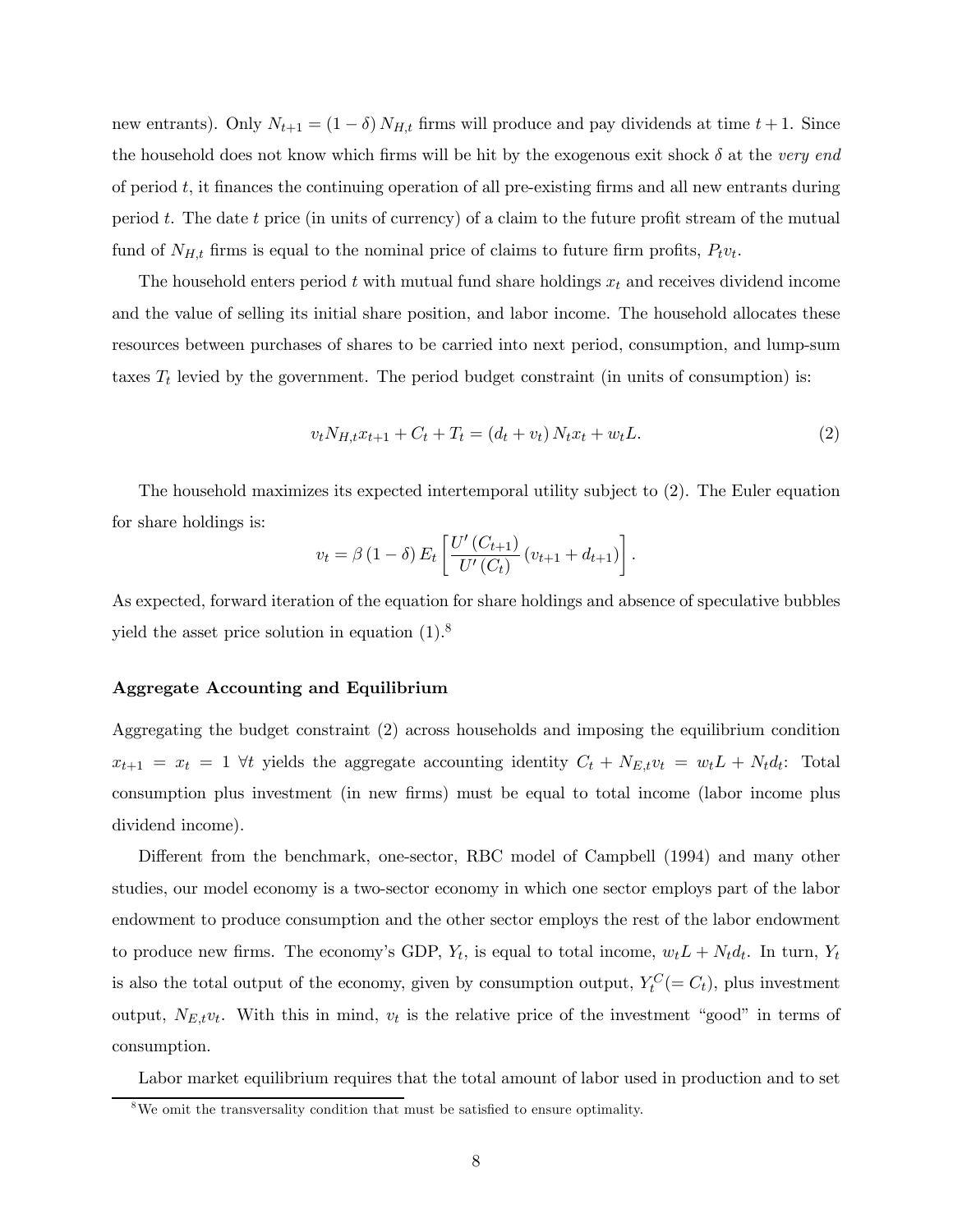up the new entrants' plants must equal aggregate labor supply:  $L_t^C + L_t^E = L$ , where  $L_t^C = N_t l_t$ is the total amount of labor used in production of consumption, and  $L_t^E = N_{E,t} f_{E,t}/Z_t$  is labor used to build new firms. In the benchmark RBC model, physical capital is accumulated by using as investment part of the output of the same good used for consumption. In other words, all labor is allocated to the only productive sector of the economy. When labor supply is fixed, there are no labor market dynamics in the model, other than the determination of the equilibrium wage along a vertical supply curve. In our model, even when labor supply is fixed, labor market dynamics arise in the allocation of labor between production of consumption and creation of new plants. The allocation is determined jointly by the entry decision of prospective entrants and the portfolio decision of households who finance that entry. The value of firms, or the relative price of investment in terms of consumption  $v_t$ , plays a crucial role in determining this allocation.<sup>9</sup>

## The Competitive Equilibrium

The model with general homothetic preferences is summarized in Table 2.10

| Pricing         | $\rho_t = \mu_t \frac{w_t}{Z_t}$                                                              |
|-----------------|-----------------------------------------------------------------------------------------------|
| Variety effect  | $\rho_t = \rho(N_t)$                                                                          |
| Markup          | $\mu_t = \mu(N_t)$                                                                            |
| Profits         | $d_t = \left(1 - \frac{1}{\mu_t}\right) \frac{C_t}{N_t}$                                      |
| Free entry      | $v_t = w_t \frac{f_{E,t}}{Z}$                                                                 |
| Number of firms | $N_t = (1 - \delta) (N_{t-1} + N_{E,t-1})$                                                    |
| Euler equation  | $v_t = \beta (1 - \delta) E_t \left[ \frac{U'(C_{t+1})}{U'(C_t)} (v_{t+1} + d_{t+1}) \right]$ |
|                 | Aggregate accounting $C_t + N_{E,t}v_t = w_t L + N_t d_t$                                     |

Table 2. Model Summary

We can reduce the system in Table 2 to a system of two equations in two variables,  $N_t$  and  $C_t$ . To see this, write firm value as a function of the endogenous state  $N_t$  and the exogenous state  $f_{E,t}$ 

<sup>9</sup>When labor supply is elastic, labor market dynamics operate along two margins as the interaction of household and entry decisions determines jointly the total amount of labor and its allocation to the two sectors of the economy.

 $10$ The labor market equilibrium condition is redundant once the variety effect equation is included in the system in Table 2.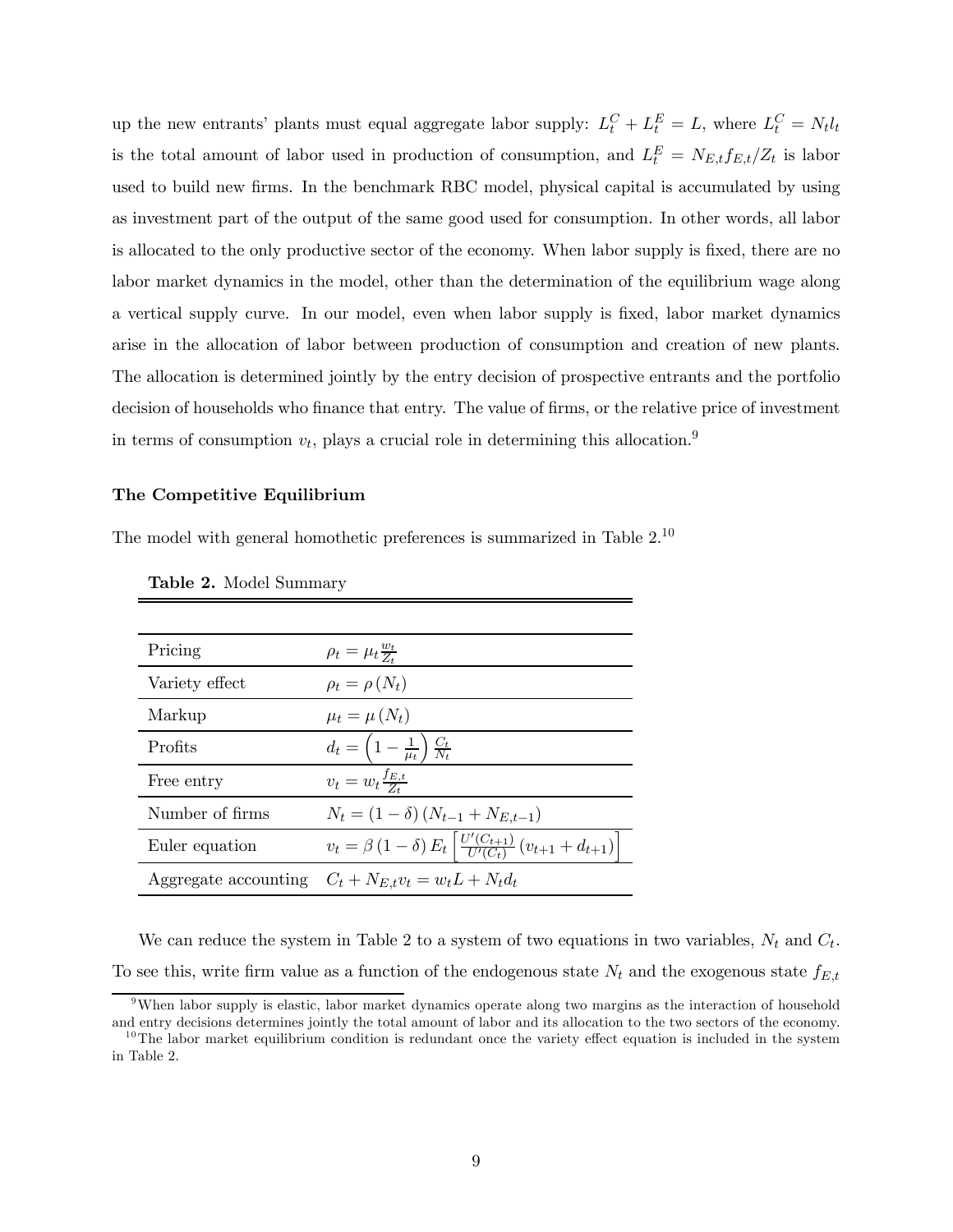by combining free entry, pricing, variety, and markup equations:

$$
v_t = f_{E,t} \frac{\rho(N_t)}{\mu(N_t)}.
$$
\n(3)

By substitution of the equilibrium conditions in Table 2, the Euler equation for shares becomes:

$$
f_{E,t}\rho\left(N_{t}\right) = \beta\left(1-\delta\right)E_{t}\left\{\frac{U'\left(C_{t+1}\right)}{U'\left(C_{t}\right)}\left[f_{E,t+1}\rho\left(N_{t+1}\right)\frac{\mu\left(N_{t}\right)}{\mu\left(N_{t+1}\right)} + \frac{C_{t+1}}{N_{t+1}}\mu\left(N_{t}\right)\left(1-\frac{1}{\mu\left(N_{t+1}\right)}\right)\right]\right\}.\tag{4}
$$

The number of new entrants as a function of consumption and number of firms is  $N_{E,t}$  =  $Z_t L/f_{E,t} - C_t/(f_{E,t}\rho(N_t))$ . Substituting this into the law of motion for  $N_t$  (scrolled forward one period) yields:

$$
N_{t+1} = (1 - \delta) \left( N_t + \frac{Z_t L}{f_{E,t}} - \frac{C_t}{f_{E,t} \rho(N_t)} \right).
$$
 (5)

We are now in a position to define a competitive equilibrium of our economy.<sup>11</sup>

**Definition 1:** A Competitive Equilibrium (CE) consists of a 2-tuple  $\{C_t, N_{t+1}\}$  satisfying (4) and (5) for a given initial value  $N_0$  and a transversality condition for investment in shares.

The system of stochastic difference equations (4) and (5) has a unique stationary equilibrium under the following conditions. A steady state CE is defined by:

$$
f_{E}\rho(N) = \beta (1 - \delta) \left[ f_{E}\rho(N) + \frac{C}{N} (\mu(N) - 1) \right]
$$
 and  

$$
C = Z\rho(N) L - \rho(N) f_E \frac{\delta}{1 - \delta} N,
$$

which, after eliminating  $C$ , leads to:

$$
H^{CE} (N) \equiv \frac{ZL (1 - \delta)}{f_E \left( \frac{r + \delta}{\mu(N) - 1} + \delta \right)} = N,
$$

where  $r \equiv (1 - \beta) / \beta$ .<sup>12</sup>

 $11$ It is understood that we use 'competitive equilibrium' to refer to the equilibrium of the market economy in which firms compete in the assumed monopolistically competitive fashion with no intervention of the policymaker in the economy. Thus, the use of the word 'competitive' implies no reference to perfect competition.

 $12$ Allowing households to hold bonds in our model would simply pin down the real interest rate as a function of the expected path of consumption determined by the system in Table 2. In steady state, the real interest rate would be such that  $\beta(1+r)=1$ . For notational convenience, we thus replace the expression  $(1 - \beta)/\beta$  with r when the equations in Table 2 imply the presence of such term.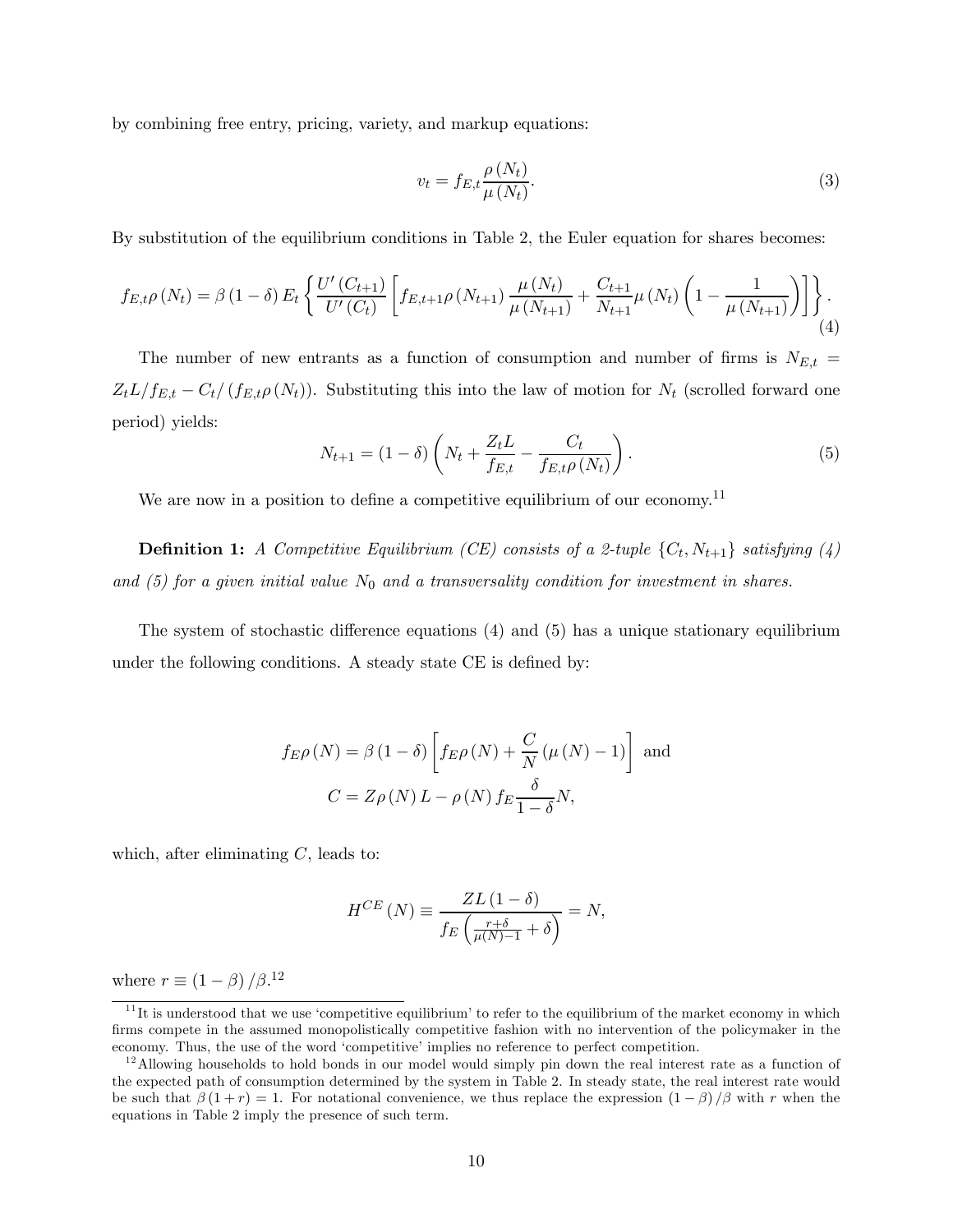The steady-state number of firms in the CE,  $N^{CE}$ , is a fixed point of  $H^{CE}(N)$ . We assume that  $\lim_{N\to 0}\mu(N) = \infty$  and  $\lim_{N\to\infty}\mu(N)=1$ . Since  $H^{CE}(N)$  is continuous and  $\lim_{N\to 0} H^{CE}(N) =$  $\infty$  and  $\lim_{N\to\infty} H^{CE}(N) = 0$ ,  $H^{CE}(N)$  has a unique fixed point if and only if  $\left[H^{CE}(N)\right]'\leq 0$ . Since

$$
\left[H^{CE}\left(N\right)\right]' = \mu'\left(N\right) \frac{\left(1-\delta\right)\left(r+\delta\right) Z L}{\left[r+\delta\mu\left(N\right)\right]^2 f_E},
$$

this holds if and only if

 $\mu'(N) \leq 0.$ 

The intuition for the uniqueness condition is that more product variety leads to a "crowding in" of the product space and goods becoming closer substitutes (with C.E.S. a limiting case). This is a very reasonable condition: If goods were to become more differentiated as product variety increases, then the motivation for multiple equilibria would be apparent: There could be one equilibrium with many firms charging high markups and producing little, and another with few firms charging low markups and producing relatively more.

In BGM, we study the business cycle properties of the competitive equilibrium. In the present paper, we compare this with the planner equilibrium.

## 3 The Planning (Pareto) Optimum

Given the model of the previous section, we now study a hypothetical scenario in which a benevolent planner maximizes lifetime utility of the representative household by choosing quantities directly.

The "production function" for aggregate consumption output is  $C_t = Z_t \rho(N_t) L_t^C$ . Hence, the problem solved by the planner can be written as:

$$
\max_{\{L_s^C\}_{s=t}^{\infty}} E_t \left[ \sum_{s=t}^{\infty} \beta^{s-t} U \left( Z_s \rho \left( N_s \right) L_s^C \right) \right],
$$
  
s.t.  $N_{t+1} = (1 - \delta) N_t + (1 - \delta) \frac{\left( L - L_t^C \right) Z_t}{f_{E,t}},$ 

or, substituting the constraint into the utility function and treating next period's state as the choice variable:

$$
\max_{\{N_{s+1}\}_{s=t}^{\infty}} E_t \left\{ \sum_{s=t}^{\infty} \beta^{s-t} U \left[ Z_s \rho \left( N_s \right) \left( L - \frac{1}{(1-\delta)} \frac{f_{E,s}}{Z_s} N_{s+1} + \frac{f_{E,s}}{Z_s} N_s \right) \right] \right\}.
$$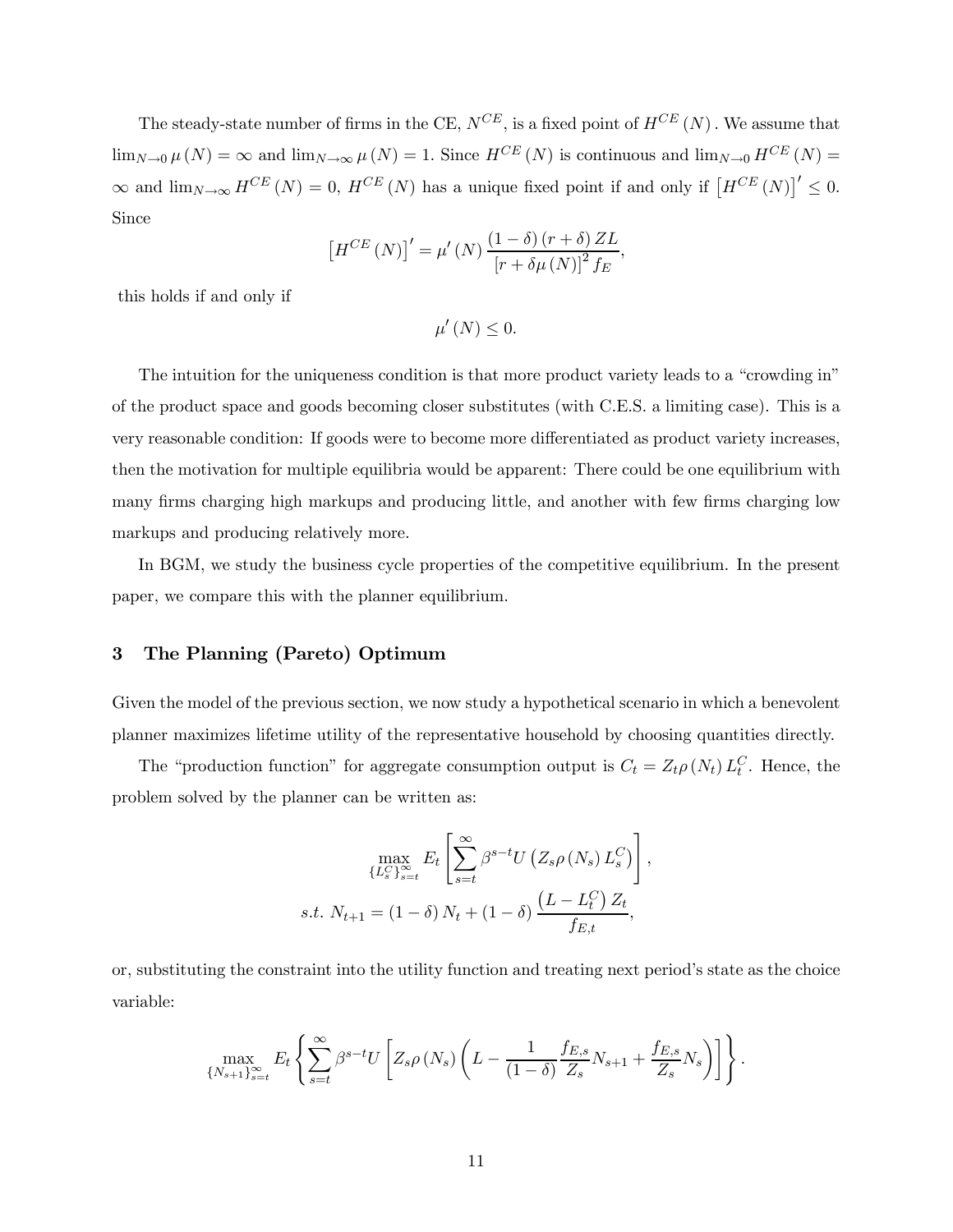The first-order condition for this problem is:

$$
U'(C_t) Z_t \rho(N_t) \frac{1}{1-\delta} \frac{f_{E,t}}{Z_t}
$$
  
=  $\beta E_t \left\{ U'(C_{t+1}) Z_{t+1} \rho'(N_{t+1}) \left[ L - \frac{1}{(1-\delta)} \frac{f_{E,t+1}}{Z_{t+1}} N_{t+2} + \frac{f_{E,t+1}}{Z_{t+1}} N_{t+1} + \frac{f_{E,t+1}}{Z_{t+1}} \frac{\rho(N_{t+1})}{\rho'(N_{t+1})} \right] \right\}.$ 

The term in square brackets in the right-hand side of this equation is:

$$
L - \frac{1}{(1-\delta)} \frac{f_{E,t+1}}{Z_{t+1}} N_{t+2} + \frac{f_{E,t+1}}{Z_{t+1}} N_{t+1} + \frac{f_{E,t+1}}{Z_{t+1}} \frac{\rho(N_{t+1})}{\rho'(N_{t+1})} = L_{t+1}^C + \frac{f_{E,t+1}}{Z_{t+1}} \frac{\rho(N_{t+1})}{\rho'(N_{t+1})}.
$$

Hence, the first-order condition becomes:

$$
U'(C_t) \rho(N_t) f_{E,t} = \beta (1 - \delta) E_t \left\{ U'(C_{t+1}) Z_{t+1} \rho'(N_{t+1}) \left[ L_{t+1}^C + \frac{f_{E,t+1}}{Z_{t+1}} \frac{\rho(N_{t+1})}{\rho'(N_{t+1})} \right] \right\},
$$

leading to

$$
U'(C_t) \rho(N_t) f_{E,t} = \beta (1 - \delta) E_t \left\{ U'(C_{t+1}) \left[ f_{E,t+1} \rho(N_{t+1}) + \frac{C_{t+1}}{N_{t+1}} \epsilon(N_{t+1}) \right] \right\}.
$$
 (6)

This equation, together with the dynamic constraint (5) (which is the same under the competitive and planner equilibria) leads to the following definition.

**Definition 2:** A Planning Equilibrium (PE) consists of a 2-tuple  $\{C_t, N_{t+1}\}$  satisfying (5) and (6) for a given initial value  $N_0$ .

The conditions for uniqueness of the stationary PE are similar to those for CE found in the previous section, where the steady state number of firms  $N^{PE}$  is the fixed point of a function similar to  $H^{CE}(N)$ , where the variety effect  $\epsilon(N)$  replaces the net markup:

$$
H^{PE} (N) \equiv \frac{ZL (1 - \delta)}{f_E \left(\frac{r + \delta}{\epsilon(N)} + \delta\right)}.
$$

Therefore, the system of stochastic difference equations (5) and (6) has a unique stationary equilibrium if and only if  $\lim_{N\to 0} \epsilon(N) = \infty$ ,  $\lim_{N\to\infty} \epsilon(N) = 0$ , and  $\epsilon'(N) \leq 0.13$  The intuition for these uniqueness conditions is analogous to the one for the competitive equilibrium that more product variety lead to a "crowding in" of the product space and goods become closer substitutes

<sup>&</sup>lt;sup>13</sup>Note that the solution for the stationary PE can be obtained by replacing the net markup function  $\mu(N)$  in the stationary CE solution with the benefit of variety function  $\epsilon(N)$ .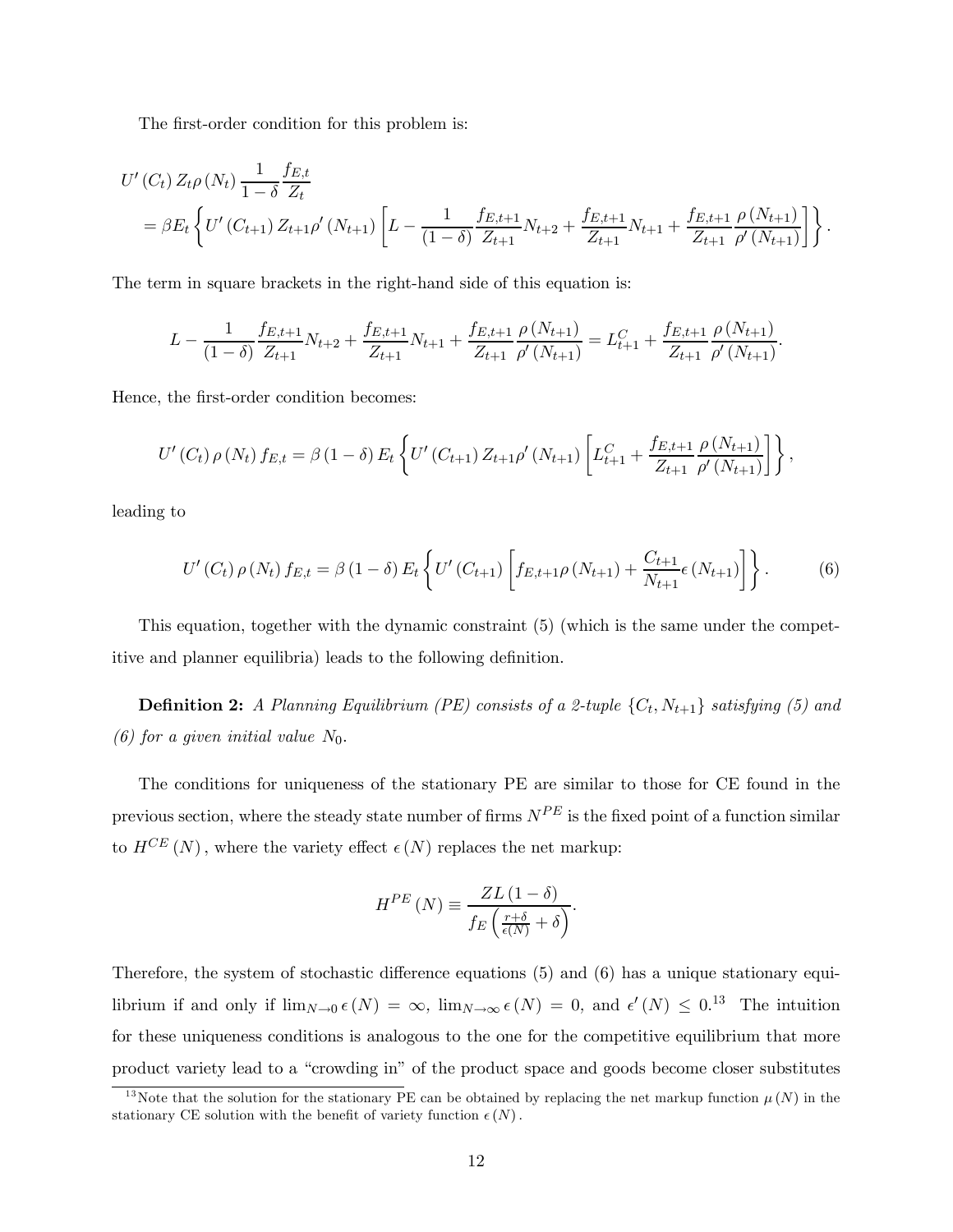(with C.E.S. a limiting case). In the PE case, the condition is that there be decreasing returns to increased product variety (which is very similar to the condition that goods become closer substitutes). C.E.S. is again a limiting case where there are "constant returns" to increased product variety: Doubling product variety, holding spending constant, always increases welfare by the same percentage.

## 4 A Welfare Theorem

We are now in a position to state our main theorem, comparing the CE and PE equilibria obtained in the previous sections:

**Theorem 1** The Competitive and Planner equilibria are equivalent – i.e.,  $CE \Leftrightarrow PE$  – if and only if the following two conditions are jointly satisfied:

- (i)  $\mu(N_t) = \mu(N_{t+1}) = \mu$  and
- (ii) the elasticity and markup functions are such that  $\epsilon(x) = \mu(x) 1$ .

**Proof.** Sufficiency ('if') is directly verified by plugging conditions (i) and (ii) into (4) and (6). Necessity ('only if') requires that if both  $(4)$  and  $(6)$  are satisfied, then necessarily (i) and (ii) hold. We prove this by contradiction. This proof is for the perfect-foresight case, where we can drop the expectations operator. The same procedure would apply to the stochastic case.

Suppose by *reductio ad absurdum* that there exists a 2-tuple  $\{C_t, N_{t+1}\}\$  that is both a CE and a PE, whereby  $\mu(N_t) \neq \mu(N_{t+1})$  or  $\epsilon(x) \neq \mu(x) - 1$  or both. We examine each case separately.

(A)  $\mu(N_t) \neq \mu(N_{t+1})$  and  $\epsilon(x) = \mu(x) - 1$  implies – substituting  $\epsilon(N_{t+1})$  in the planner's Euler equation — that

$$
U'(C_{t+1}) f_{E,t+1} \rho(N_{t+1}) \left[ \frac{\mu(N_{t+1}) - \mu(N_t)}{\mu(N_{t+1})} \right] = U'(C_{t+1}) \frac{C_{t+1}}{N_{t+1}} (\mu(N_{t+1}) - \mu(N_t)) \left( \frac{1}{\mu(N_{t+1})} - 1 \right).
$$
\n(7)

After further simplification, using  $\mu(N_t) \neq \mu(N_{t+1})$  and  $U'(C_{t+1}) \neq 0$ , this yields:

$$
(1 - \mu(N_{t+1})) = \frac{f_{E,t+1}\rho(N_{t+1})N_{t+1}}{C_{t+1}} \le 0, \text{ since } \mu(N_{t+1}) \ge 1.
$$
 (8)

But this is a contradiction, since all terms on the right-hand side are strictly positive.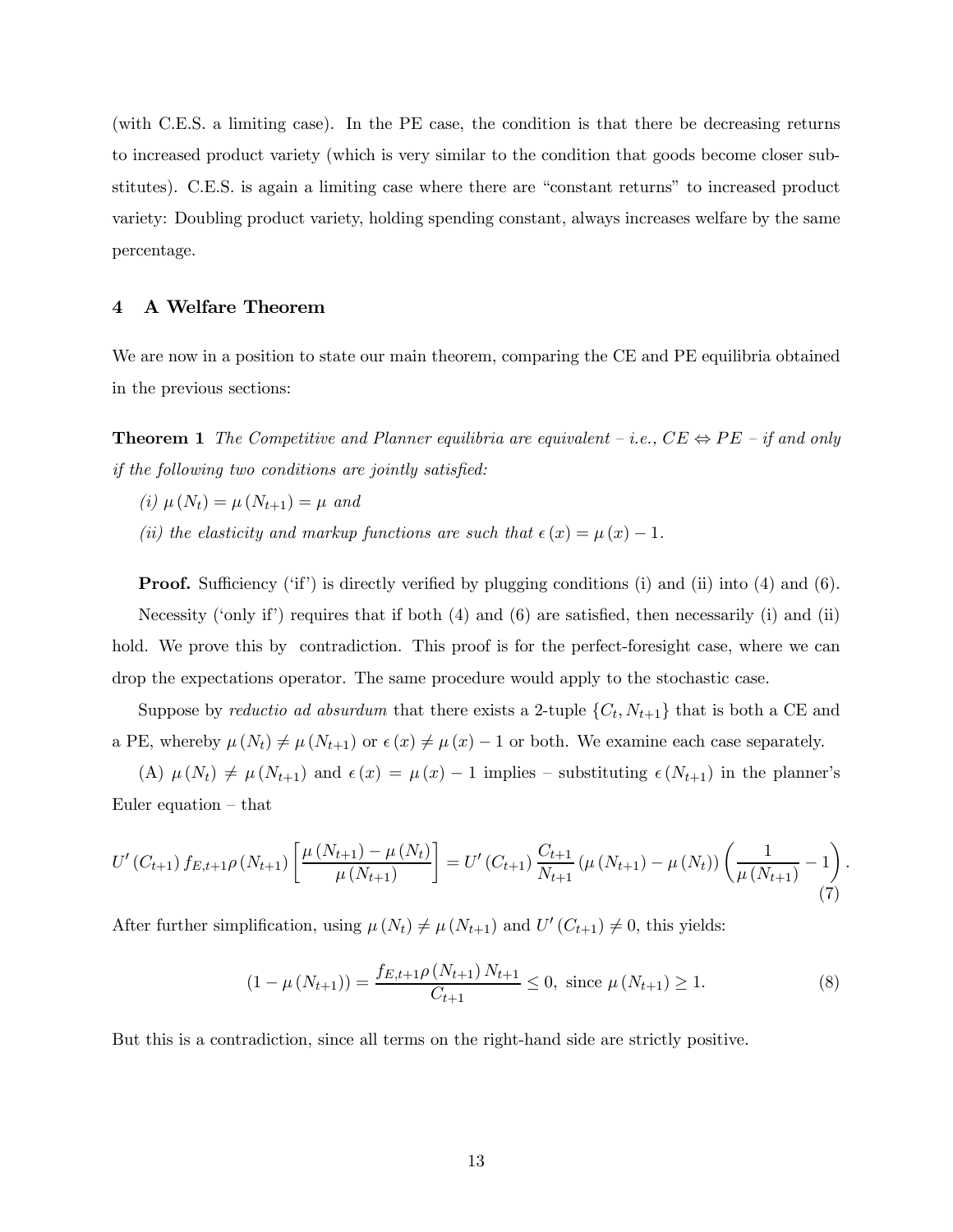For the stochastic case:

$$
E_t\left\{U'\left(C_{t+1}\right)\frac{\mu\left(N_{t+1}\right)-\mu\left(N_{t}\right)}{\mu\left(N_{t+1}\right)}\left[f_{E,t+1}\rho\left(N_{t+1}\right)-\frac{C_{t+1}}{N_{t+1}}\left(1-\mu\left(N_{t+1}\right)\right)\right]\right\}=0,
$$

which is a contradiction since the term in square brackets is strictly greater than zero.

(B)  $\mu(N_t) = \mu(N_{t+1}) = \mu$  and  $\epsilon(x) \neq \mu(x) - 1$  implies – using Theorem 1– that

$$
U'(C_{t+1})\frac{C_{t+1}}{N_{t+1}}\left[\epsilon\left(N_{t+1}\right)-\left(\mu-1\right)\right]=0.\tag{9}
$$

This would further imply that either  $U'(C_{t+1})=0$  or  $C_{t+1}=0$  or  $\epsilon(N_{t+1})=(\mu-1)$ , which are all contradictions.

(C)  $\mu(N_t) \neq \mu(N_{t+1})$  and  $\epsilon(x) \neq \mu(x) - 1$ . In this case, a steady state is still defined by  $N_t = N_{t+1}$ , so  $\mu(N_t) = \mu(N_{t+1}) = \mu(N)$  in steady state. Since the steady state ought to be the same under both CE and PE equilibria, we have (evaluating the Euler equations at the steady state)  $\epsilon(N) = \mu(N) - 1$ , which contradicts the assumption  $\epsilon(x) \neq \mu(x) - 1$ . This holds for the stochastic case too, and the same argument can be used for point  $(B)$ .

Note that the conditions of Theorem 1 basically imply that for efficiency to obtain, preferences must be of the C.E.S. form studied by Dixit and Stiglitz (1977). We first discuss this special case (where the conditions of our welfare theorem hold) and then move to discuss the intuition for cases where efficiency fails.

Before we do so, we discuss some properties of the steady state. A sufficient condition for the number of firms in the CE,  $N^{CE}$ , to be lower (higher) than the number of firms in the PE,  $N^{PE}$ , is that the graph of  $H^{CE}(N)$  lie below (above) the graph of  $H^{PE}(N)$  for any N, or, equivalently, that:

$$
\mu\left(N\right)-1\lt\left(\gt\right)\epsilon\left(N\right),\,\forall N.
$$

This condition states that if, for a given number of producers, the profit incentives provided by the markup are, say, weaker than the variety effect on welfare, the CE will feature a suboptimally low number of firms (since externalities on consumer welfare of adding extra varieties are not internalized). Note that for translog preferences the opposite holds: The benefit of variety is only half the net markup for any  $N$ , so the competitive equilibrium features a suboptimally high number of firms.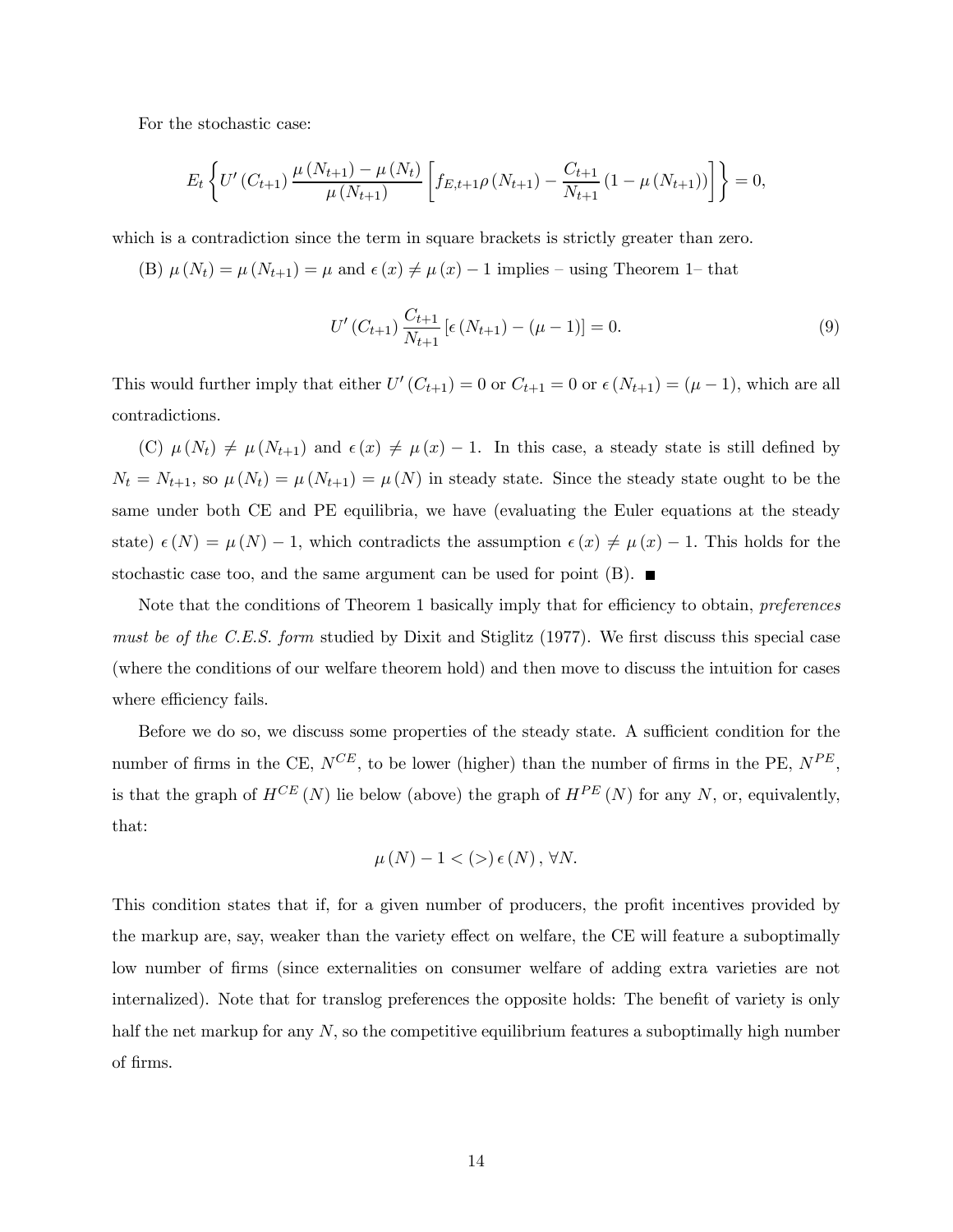## Intuition: The C.E.S.-DS Case

Efficiency under C.E.S.-DS preferences stems from two features of our model economy: synchronization of markups and the entry mechanism under these preferences, the role of which we shall now explain in detail.<sup>14</sup> The first piece of intuition, which we will refer to as "the Lerner-Samuelson intuition," concerns the synchronization of markups. Lerner (1934, p. 172) first noted that the allocation of resources is efficient when markups are equal in the pricing of all goods: "The conditions for that optimum distribution of resources between different commodities that we designate the absence of monopoly are satisfied if prices are all proportional to marginal cost." Samuelson (1947, p. 239-240) also makes this point clearly: "If all factors of production were indifferent between different uses and completely fixed in amount — the pure Austrian case —, then [...] proportionality of prices and marginal cost would be sufficient." This makes it clear that equality of prices to marginal cost is *not necessary* for achieving an optimal allocation, contrary to an argument often found in the macroeconomic policy literature. This point is equally true in a model with a fixed number of firms N, where the planner merely solves a static allocation problem, allocating labor to the symmetric individual goods evenly.15

Our model has the important, additional property that the market allocation is efficient even when a dynamic allocation problem is solved under free entry subject to a sunk cost, a time-to-build lag, and exogenous exit. This is important because it implies that the allocation of labor to the two sectors of our economy is efficient, and it contradicts Samuelson's further claim that "If we drop these highly special assumptions [that factors of production are fixed  $-\ldots$ ], we should not have an optimum situation" (op. cit., p. 240). We let one factor of (aggregate) production (the number of firms, or the stock of production lines) vary and show that the market equilibrium is still efficient since all the new firms charge the same markup.<sup>16</sup> This brings us to the second feature of our economy that ensures efficiency.

Despite synchronized markups, entry could lead to inefficiency due to two other possible distortions — if new entrants ignore on the one hand the positive effect of a new variety on consumer surplus and on the other the negative effect on other firms' profits. Grossman and Helpman (1991) call these distortions the "consumer surplus effect" and the "profit destruction effect," respectively.

 $14$ Our analysis below echoes points made by Grossman and Helpman (1991).

 $15$ Notice, though, that the equilibrium of our model would be inefficient if, for some reason, the number of firms were fixed because agents are prevented from accessing the available technology for creation of new firms. Inefficiency would arise because the number of firms would be suboptimal.

 $16$ This result, however, does not hold if we relax the fixed-labor assumption, as shown in Section 5.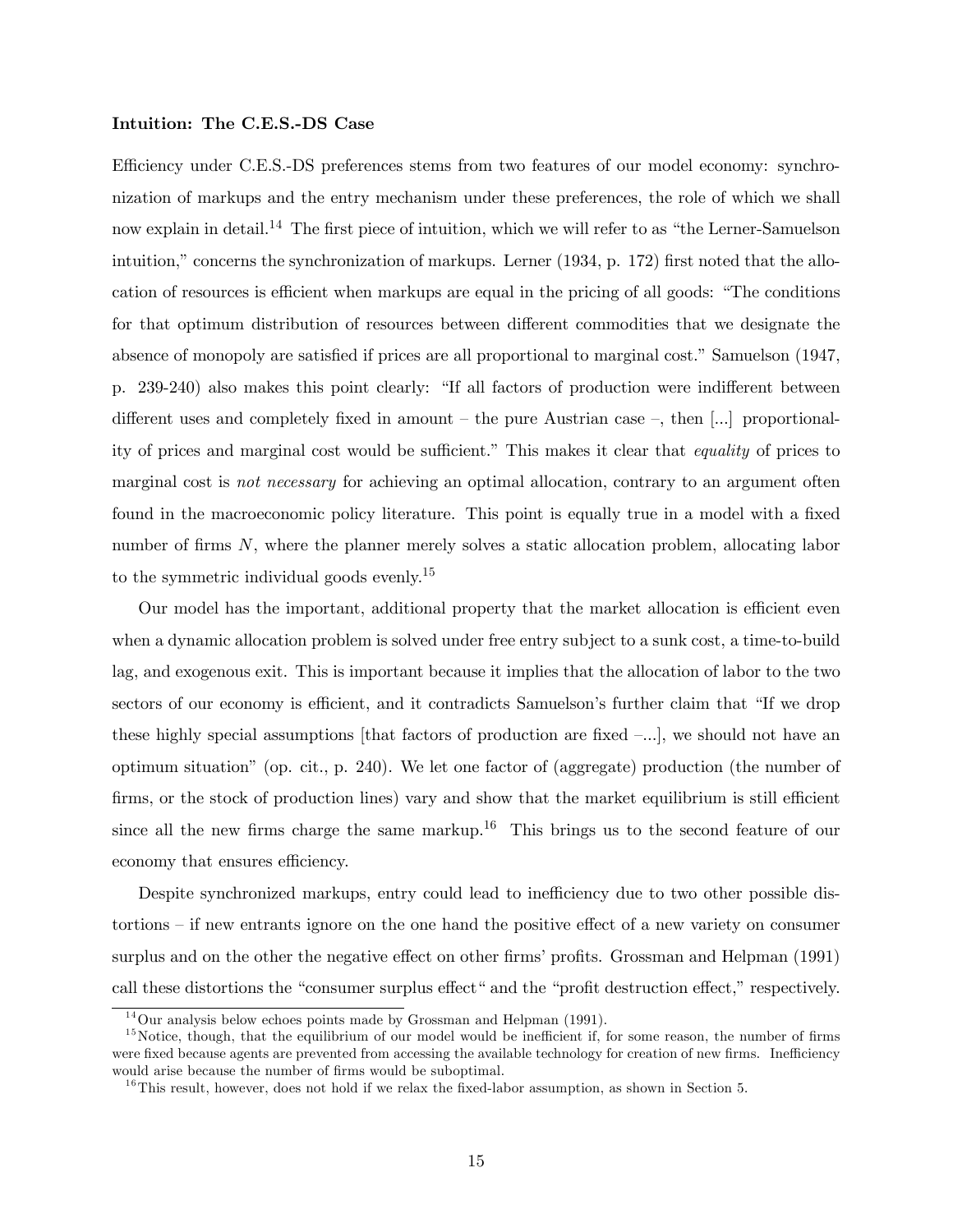With C.E.S.-DS preferences, these two contrasting forces perfectly balance each other and the resulting equilibrium is efficient.<sup>17</sup> However, when preferences do not take the C.E.S.-DS form, inefficiency may arise.

#### Intuition: The General Case

As Theorem 1 emphasizes, efficiency of the CE requires:

(i) Markup synchronization over time/across states: Goods need to have the same markup at different points in time and in different states — not only markup synchronization across goods. Just like differences in markups across goods imply inefficiencies (more resources should be allocated to the production of the high markup goods — a point we illustrate below in the case of endogenous labor supply), differences in markups over time/across states also imply inefficiencies: More resources should be allocated to production in periods/states of high markups. For example, if the social planner knew that productivity would be lower in the future (resulting in less entry and a higher markup), the optimal plan would be to develop additional varieties now, so that more labor can be used for production during low productivity periods.

(ii) Balancing of consumer surplus and profit destruction effects. This happens only for C.E.S.- DS preferences and is violated if the (net) markup function is different from the benefit of variety in elasticity form. In this case, even if markups were constant, the creation of a new product would have asymmetric effects on the profit incentives driving firm entry and on consumer welfare through the variety effect. For example, Benassy (1996) has proposed a C.E.S. preference specification which separates the degree of monopoly power from the consumer's taste for variety. The difference from the DS specification is that the benefit of variety,  $\frac{\rho'(N)}{\rho(N)}N$ , is captured separately by a parameter ξ. With these preferences, while the first condition holds (markups are synchronized), the second condition obviously fails since the benefit of variety  $\xi$  is generally different from the net markup  $\mu - 1$ . The economy ends up with a suboptimally low (high) number of producing firms if the parameter governing the taste for variety is lower (higher) than the degree of monopoly power (the net price markup). Nevertheless, this preference specification implies that the consumer derives utility from goods that (s)he never consumes, and similarly is worse off when a good disappears even if consumption of that good was zero. This unappealing feature clearly drives the welfare conclusions.

We have established that the competitive equilibrium of our benchmark model with fixed labor is

 $17$ See also Dixit and Stiglitz (1977) and Judd (1985) for a discussion of these issues.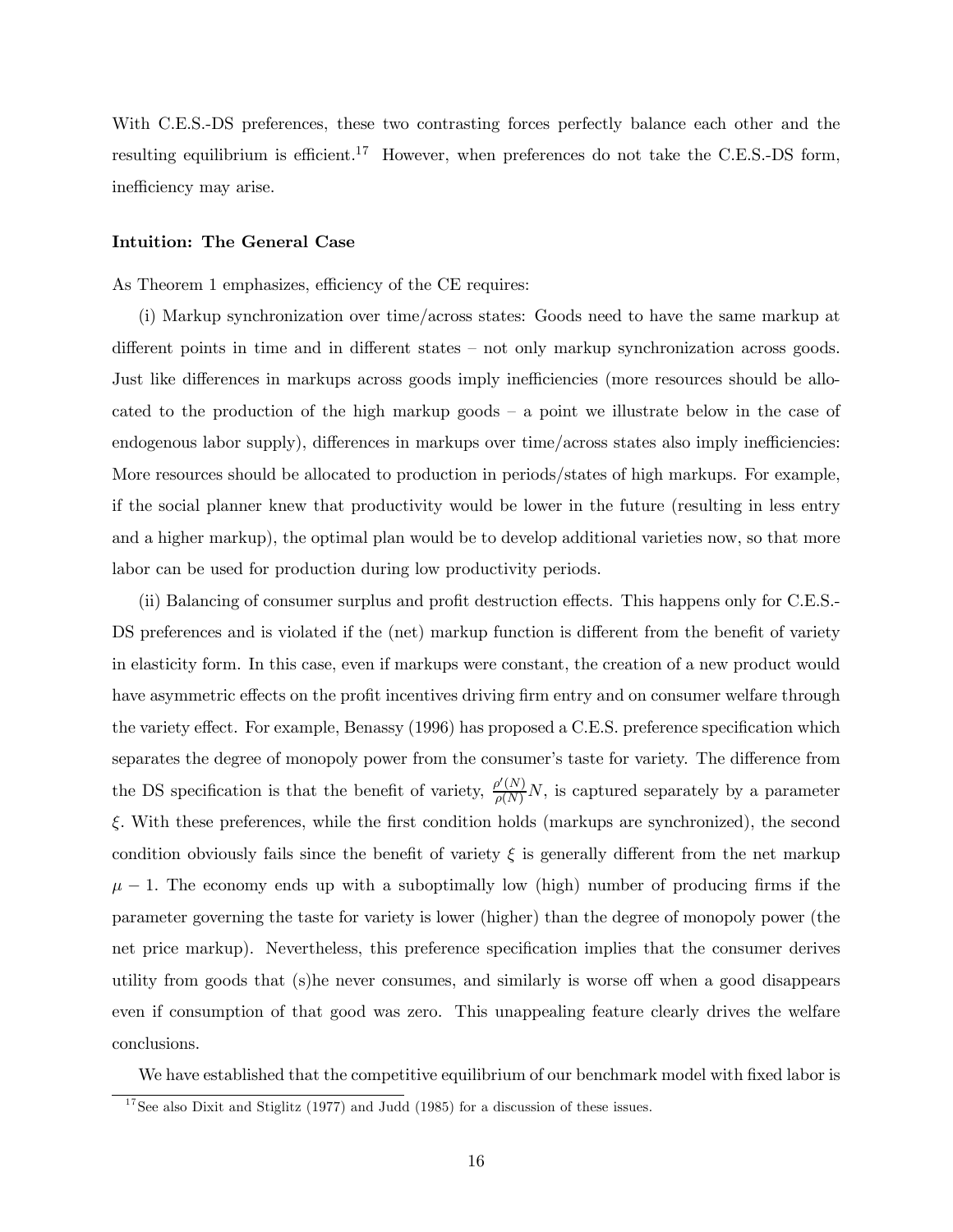efficient under C.E.S.-DS preferences and explained this result based on synchronization of markups and the entry mechanism. As should be intuitive by now, efficiency breaks down when there are differences in markups across firms or sectors of the economy, as is the case when firms are heterogenous and/or price adjustment is not frictionless.<sup>18</sup> Moreover, as we show below, efficiency fails even with C.E.S.-DS preferences when labor supply is endogenous. But we shall argue that this inefficiency is induced by the absence of a markup in the pricing of leisure, and not by monopoly power (generating a markup in the consumption production sector). Indeed, we will argue that monopoly power should not be removed (absent entry cost subsidies), since profit incentives are the driving force behind entry and production in our economy. Instead, a simple policy of subsidizing labor income can be designed that restores efficiency by effectively equalizing markups for all the goods the household cares about (including leisure).

## 5 Endogenous Labor Supply

In this section, we consider a model with endogenous labor supply. The only modification with respect to the model of Section 2 is that now households choose how much labor effort to supply for production of the consumption good and to set up new firms. Consequently, the period utility function features an additional term measuring the disutility of hours worked. For analytical convenience, we specify the utility function as additively separable in consumption and effort. Thus, we assume  $U(C_t, L_t) = \ln C_t - \chi(L_t)^{1+1/\varphi}/(1+1/\varphi)$ , where  $\varphi \ge 0$  is the Frisch elasticity of labor supply to wages, and the intertemporal elasticity of substitution in labor supply.19

From inspection of Table 2, the only modification to the CE conditions is that  $L$  in the aggregate accounting identity now features a time index  $t$ . The new variable  $L_t$  is then determined in standard fashion by adding to the equilibrium conditions the intratemporal first-order condition of

 $18$  For instance, the welfare costs of inflation in modern monetary policy analysis relying on staggered price adjustment (e.g., Woodford, 2003) can be easily explained in terms of the Lerner-Samuelson intuition. Staggered price adjustment implies that ex post markups are different across firms, and hence there is dispersion in relative prices. When nominal rigidity is introduced in the form of a cost of price adjustment that implies no relative price dispersion, it is time variation in the common markup that induces inefficiency. The policy prescription of price stability can then be explained in both cases in terms of satisfying the condition that markups be synchronized in order to maximize consumer welfare. We explore the implications of imperfect price adjustment in Bilbiie, Ghironi, and Melitz (in progress).

 $19$ Our choice of functional form for the utility function in this case is guided by results in King, Plosser, and Rebelo (1988): Given separable preferences, log utility from consumption ensures that income and substitution effects of real wage variation on effort cancel out in steady state; this guarantees constant steady-state effort and balanced growth — if there is productivity growth.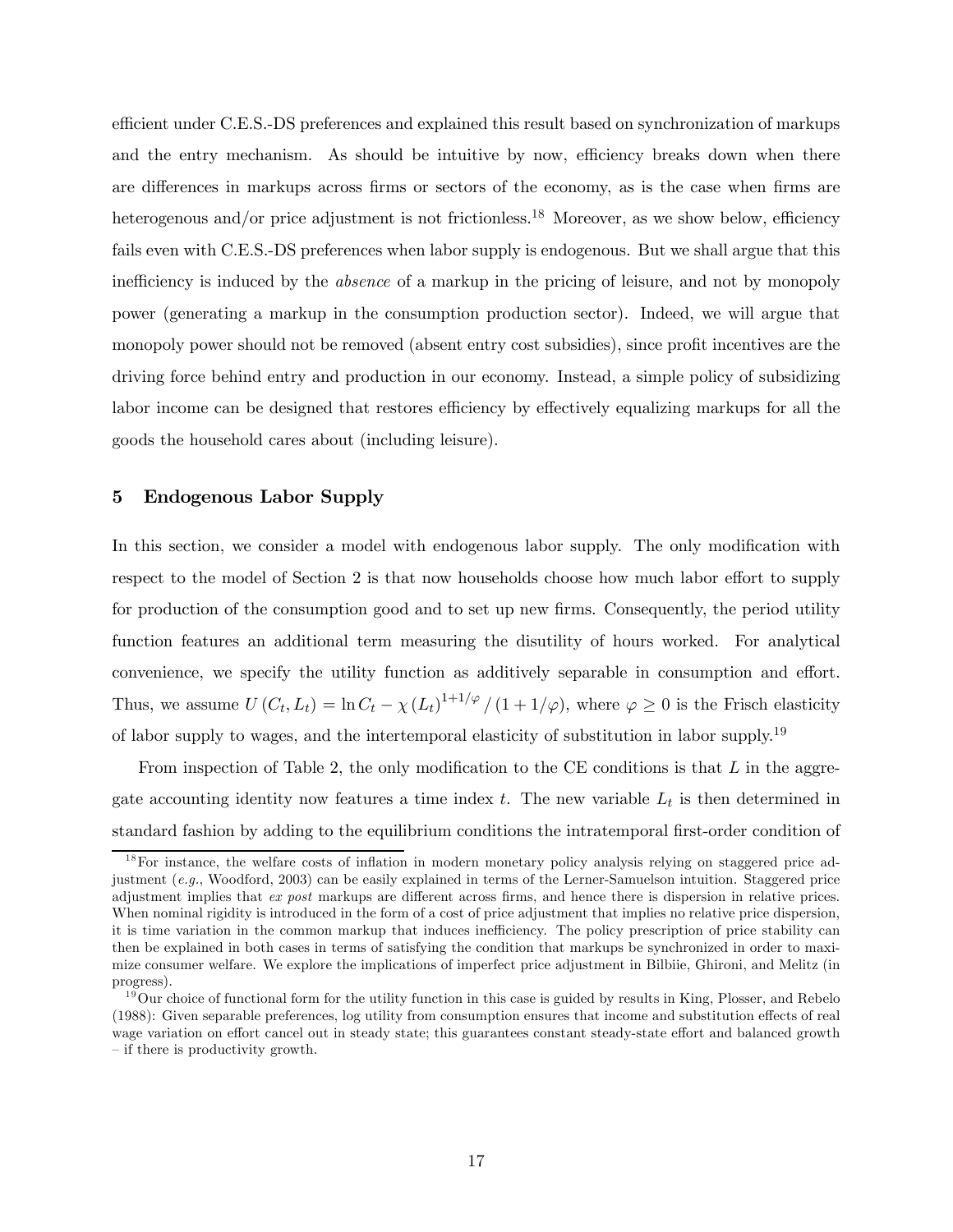the household governing the choice of labor effort:

$$
\chi\left(L_{t}\right)^{\frac{1}{\varphi}} = \frac{w_{t}}{C_{t}}.\tag{10}
$$

Combining this with the wage schedule  $w_t = Z_t \rho(N_t) / \mu(N_t)$ , which holds also with endogenous labor supply, yields the condition:

$$
\chi(L_t)^{\frac{1}{\varphi}} C_t = Z_t \rho(N_t) / \mu(N_t), \qquad (11)
$$

which can be solved to obtain hours worked as a function of consumption, the number of firms, and productivity.

The PE when labor supply is endogenous is found by solving:  $20$ 

$$
\max_{\{L_s, N_{s+1}\}_{s=t}} E_t \sum_{s=t}^{\infty} \beta^{s-t} \left\{ \log \left[ Z_s \rho\left(N_s\right) \left( L_s - \frac{1}{(1-\delta)} \frac{f_{E,s}}{Z_s} N_{s+1} + \frac{f_{E,s}}{Z_s} N_s \right) \right] - \chi \frac{\left(L_s\right)^{1+\frac{1}{\varphi}}}{1+\frac{1}{\varphi}} \right\}.
$$

The Euler equation for the planner's optimal choice of  $N_{t+1}$  and the law of motion for the number of firms are identical to the case of fixed labor supply, except for labor being now indexed by time. The additional intratemporal condition for the planning optimum is:

$$
\chi\left(L_{t}\right)^{\frac{1}{\varphi}}C_{t}=Z_{t}\rho\left(N_{t}\right). \tag{12}
$$

The only additional difference (with respect to the fixed-labor case) between the competitive market equilibrium and the planning optimum concerns the equations governing intratemporal substitution between consumption and leisure – equations  $(11)$  and  $(12)$ . Comparing these two equations shows that the two equilibria differ as follows. At the Pareto optimum, the marginal rate of substitution between consumption and leisure  $(\chi(L_t)^{\frac{1}{\varphi}} C_t)$  is equal to the marginal rate at which hours and the consumption good can be transformed into each other  $(Z_t \rho(N_t))$ . In the competitive equilibrium this is no longer the case: There is a possibly time-varying wedge (equal to the reciprocal of the gross price markup,  $(\mu(N_t))^{-1}$  between these two objects that can be explained intuitively as follows. Since consumption goods are priced at a markup and leisure is not, the household is less willing than optimal to substitute from leisure into consumption. That is, a suboptimally high amount of leisure is purchased, since this is the relatively cheaper good (implying that hours worked

<sup>&</sup>lt;sup>20</sup>It is possible to verify that the results on efficiency below hold for a general period utility function  $U(C_t, L_t)$ .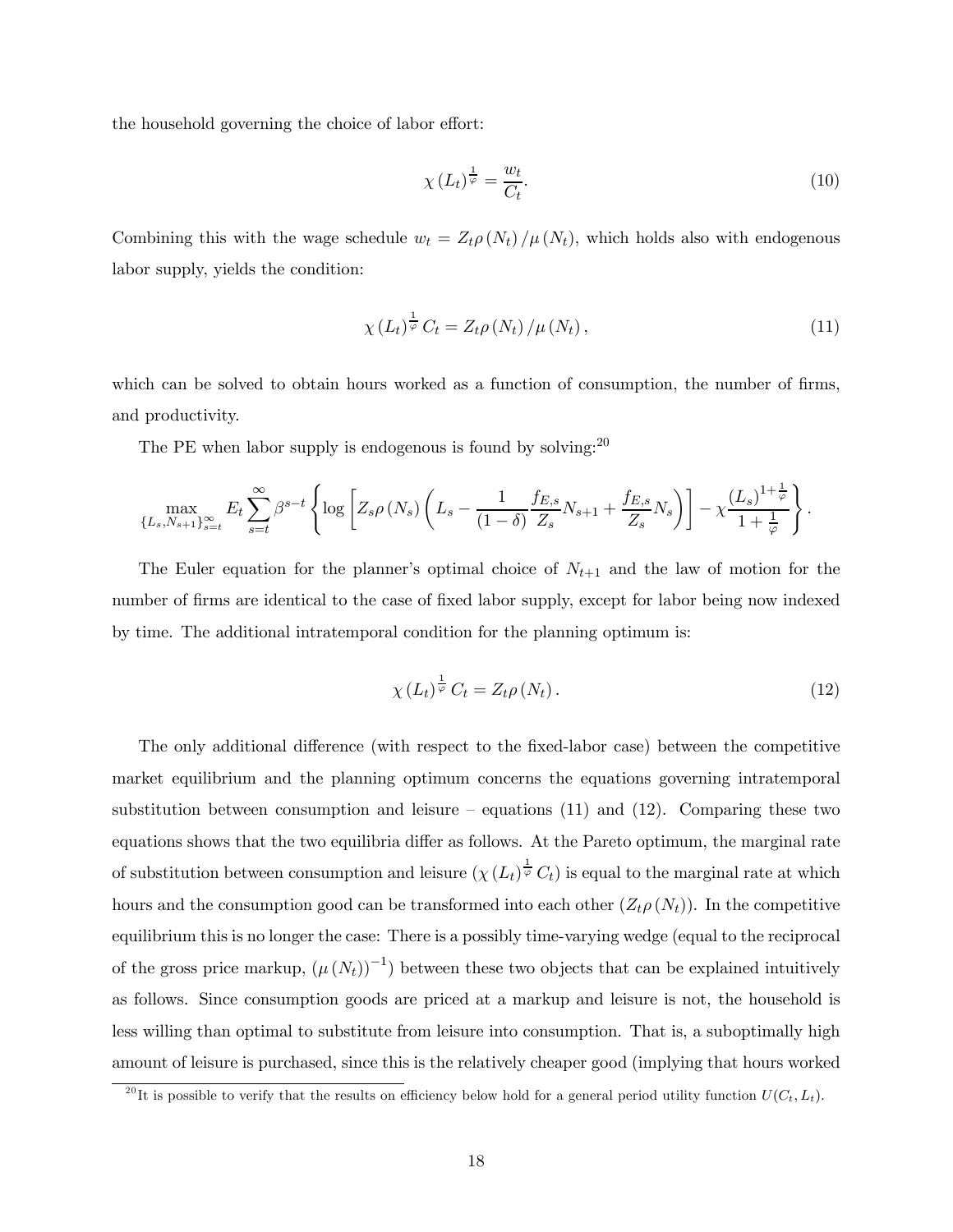and consumption are suboptimally low). This result conforms with the argument in Lerner (1934, p. 172) that "If the 'social' degree of monopoly is the same for all final products [including leisure] there is no monopolistic alteration from the optimum at all." The absence of a markup ('social' degree of monopoly) for the leisure good induces non-synchronization of relative prices which leads to an inefficient allocation: Not enough resources (labor) are devoted to the production of the good with higher markup (consumption). Clearly, this distortion is independent of those emphasized in Theorem 1 (even if preferences were C.E.S.-DS, a wedge would still exist equal to  $(\theta - 1)/\theta$ , and the CE would be inefficient).

## 6 Optimal Fiscal Policy

We now study fiscal policies that can help implement the Pareto optimal PE as a competitive equilibrium (or alternatively, that decentralize the planning optimum) when the CE is otherwise inefficient. Our exercise is a 'first-best' one: We assume that lump-sum instruments are available to finance whatever taxation scheme ensures implementation of the optimum. Importantly, since the wedges between the PE and CE are state-contingent, optimal policies aimed at closing these wedges will also be state-contingent. Therefore, all the policies considered in this section can be thought of as feedback rules that specify the optimal, state-contingent responses of fiscal policy instruments to shocks. Since the 'elastic-labor' distortion is independent of those in Theorem 1, we treat it separately and start by looking at the inelastic-labor case; we turn to policies aimed at correcting for the elastic-labor distortion in the final subsection.

#### Optimal Policy 1: A Sales Subsidy

Suppose the planner subsidizes/taxes sales at rate  $\tau_t$  and taxes/redistributes proceeds to the firms in a lump-sum amount  $T_t^f$ . The profit function becomes:  $d_t = (1 + \tau_t) \rho_t y_t - w_t l_t - T_t^f$ . Optimal pricing will imply  $\rho_t = \frac{\mu(N_t)}{1 + \tau_t}$  $\omega_t$  $\frac{w_t}{Z_t}$ , so the profit function becomes  $d_t = (1 + \tau_t)\rho_t y_t - \frac{(1 + \tau_t)\rho_t}{\mu(N_t)} y_t - T_t^f$ . Assuming zero lump-sum household taxation, balanced budget implies:  $T_t^f = \tau_t \rho_t y_t$ , so profits are finally given by  $d_t = \left(1 - \frac{1+\tau_t}{\mu(N_t)}\right)$  $\int \rho_t y_t = \left(1 - \frac{1+\tau_t}{\mu(N_t)}\right)$  $\sum_{t}$  $\frac{C_t}{N_t}$ .

The value of a firm is given by  $v_t = w_t \frac{f_{E,t}}{Z_t} = \frac{1+\tau_t}{\mu(N_t)} \rho(N_t) f_{E,t}$ . Substituting these results in the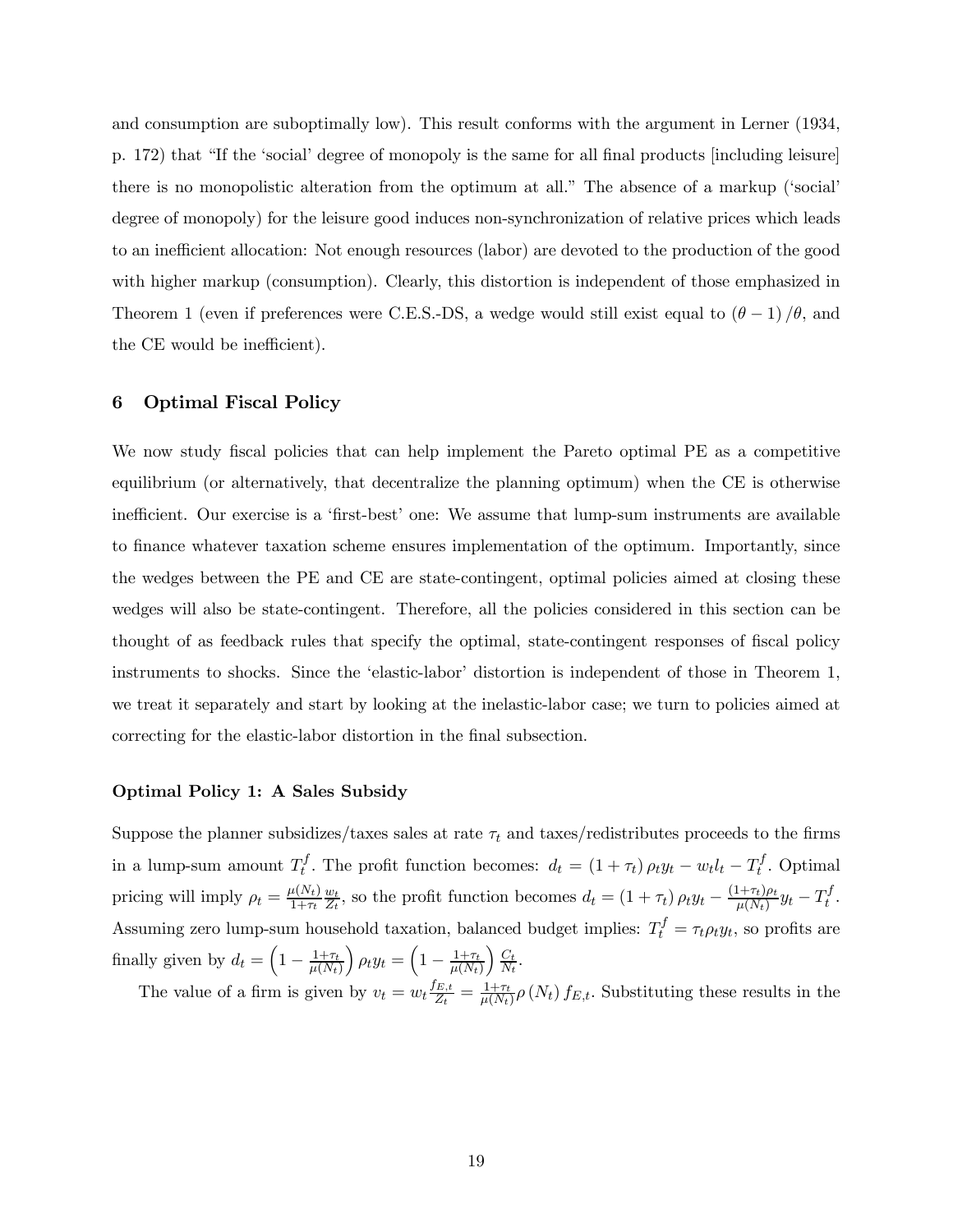Euler equation for shares yields:

$$
\frac{1+\tau_t}{\mu(N_t)} \rho(N_t) f_{E,t} U'(C_t)
$$
\n
$$
= \beta (1-\delta) E_t \left\{ U'(C_{t+1}) \left[ \frac{1+\tau_{t+1}}{\mu(N_{t+1})} \rho(N_{t+1}) f_{E,t+1} + \left( 1 - \frac{1+\tau_{t+1}}{\mu(N_{t+1})} \right) \frac{C_{t+1}}{N_{t+1}} \right] \right\}.
$$

Comparing this with the planner's Euler equation (6), we find that the optimal path of the tax rate must obey:

$$
\frac{1 + \tau_{t+1}^*}{1 + \tau_t^*} = \frac{\mu(N_{t+1})}{\mu(N_t)},
$$

$$
\frac{\mu(N_t)}{1 + \tau_t^*} \left(1 - \frac{1 + \tau_{t+1}^*}{\mu(N_{t+1})}\right) = \epsilon(N_{t+1}).
$$

Using both conditions, we find the optimal subsidy rate as:

$$
1 + \tau_t^* = \frac{\mu(N_t)}{1 + \epsilon(N_{t+1})}.
$$
\n(13)

Note that this becomes a tax when net markup is less than  $\epsilon(N_{t+1})$ . Also note that the tax rate today must be contingent on the number of firms producing tomorrow. This is a consequence of the time-to-build lag embedded in our model: Today's entrants start producing — and contributing to welfare via variety — tomorrow, and the optimal subsidy rate recognizes this lag in the entryto-availability process. Importantly, using only one instrument – a sales subsidy/tax – is enough to restore efficiency in the general case, although there are *two distortions*: markup intertemporal dispersion and non-synchronization of consumer surplus and profit destruction,  $\epsilon(x) \neq \mu(x)-1$ . The subsidy/tax rate is not overdetermined since the policy works along two dimensions: the functional form of the subsidy/tax rate at any given time, and the intertemporal path of the subsidy/tax rate.

For example, in the translog case, the optimal subsidy rate is:

$$
\tau_t^{*trans \log} = \frac{2N_{t+1} - N_t}{N_t (1 + 2\sigma N_{t+1})},
$$

while for C.E.S.-Benassy preferences, it is:  $1 + \tau_t^{* \text{Benassy}} = 1 + \tau^{* \text{Benassy}} = \frac{1 + 1/(\theta - 1)}{1 + \xi}$ . Consistent with the implications of Theorem 1, equation (13) implies  $\tau_t^* = 0$  in the C.E.S.-DS case.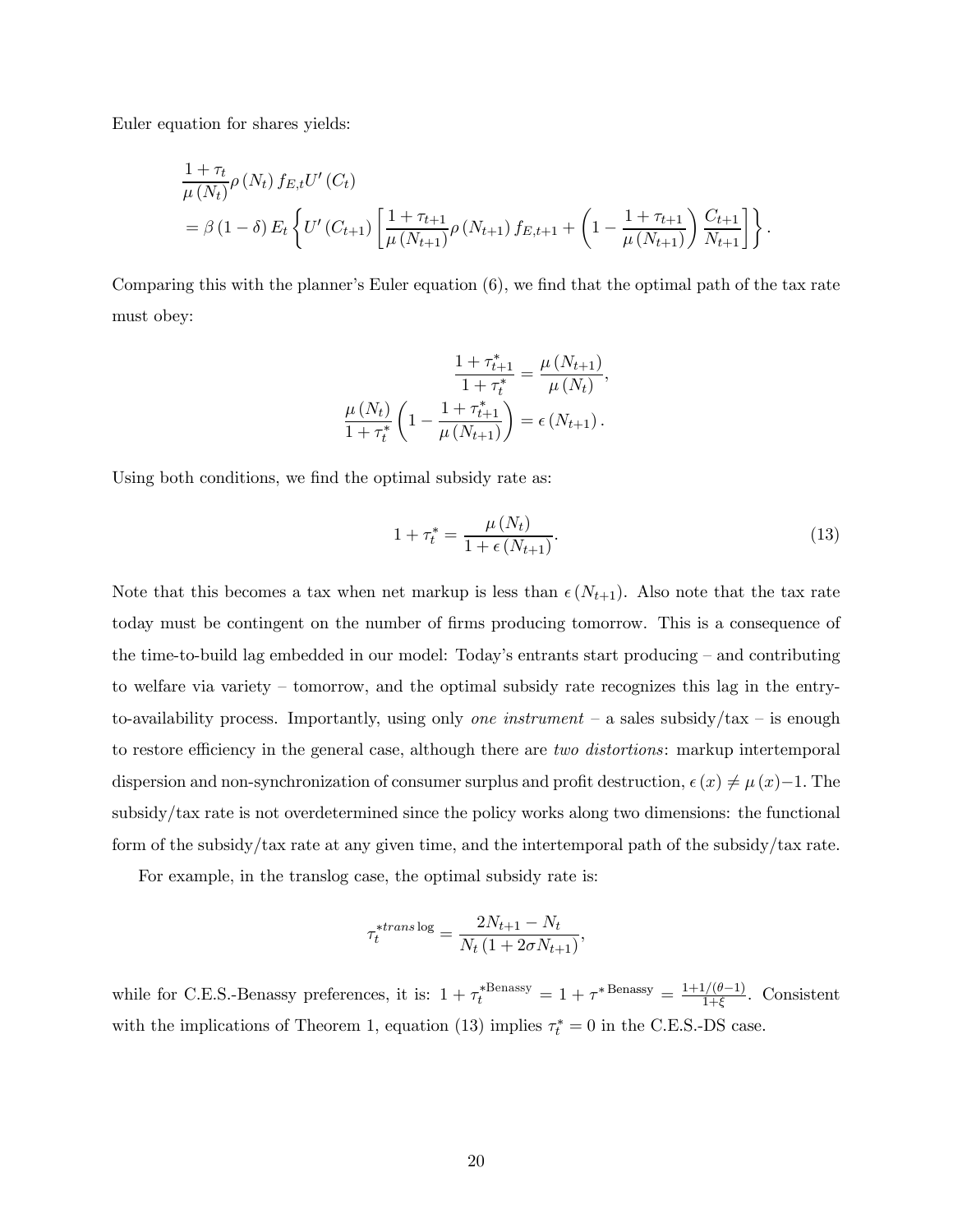Two Special Cases

For further illustration, consider the two separate cases where each condition of Theorem 1 holds/fails respectively.

(i)  $\mu(N_t) = \mu(N_{t+1}) = \mu$  and  $\epsilon(x) \neq \mu(x) - 1$ . (For instance, with C.E.S.-Benassy preferences.) (ii)  $\mu(N_t) \neq \mu(N_{t+1})$  and  $\epsilon(x) = \mu(x) - 1$ . (For instance, this may happen with C.E.S.-DS preferences if we have time varying markups from industry structure  $-$  e.g. Cournot competition, implicit collusion, etc., rather than monopolistic competition across a continuum of producers as in our benchmark specification.)

We look at optimal policy in each case.

(i) From the expression for the optimal subsidy, we have  $1 + \tau_t^* = \frac{\mu}{1 + \epsilon(N_{t+1})}$ . But the first condition on the optimal policy implies  $\frac{1+\tau_{t+1}^*}{1+\tau_t^*} = 1$ . Hence, optimal policy implies a flat tax/subsidy rate

$$
\tau^*_t = \tau^*_0 = \frac{\mu}{1+\epsilon\left(N_1\right)}, \forall t.
$$

(ii) In this case, we have  $1 + \tau_t^* = \frac{1+\epsilon(N_t)}{1+\epsilon(N_{t+1})}$ . But the first condition on the optimal policy implies  $\frac{1+\tau_{t+1}^*}{1+\tau_t^*} = \frac{1+\epsilon(N_{t+1})}{1+\epsilon(N_t)}$ , so  $\tau_{t+1}^* = 0$ . The optimal path is to tax-subsidize in the first period and then do nothing:

$$
\tau_0^* = \frac{1 + \epsilon(N_0)}{1 + \epsilon(N_1)}, \text{ and } \tau_t = 0 \,\forall t > 0
$$

If the number of firms is expected to increase, producers are subsidized today in order to avoid over-saving, which would be harmful to consumers who would derive relatively less benefit from variety tomorrow.

#### Optimal Policy 2: An Entry Subsidy/Tax or (De)Regulation Policy

Assume now that the policymaker subsidizes entry at rate  $\phi_t$ . Therefore, entrants pay only  $(1 - \phi_t) w_t f_{E,t}/Z_t$ entry cost in units of consumption. The only equation in Table 2 that is affected is the free entry condition, which becomes  $v_t = w_t (1 - \phi_t) f_{E,t} / Z_t$ <sup>21</sup> We can study the optimal value of  $\phi_t$  that

 $21$ The labor market clearing condition should also be modified accordingly, but we have not listed this equation in Table 2. Note that we do not need to assume any taxation to finance this policy: The government merely legislates that, from date t on, entrants need to hire less labor to create a new product line. See Grossman and Helpman (1991) for an analogous treatment. Additionally,  $\mu(N_t)-1>0$  and  $\epsilon(N_t)>0$  will imply that the restriction  $\phi_t<1$  is never binding.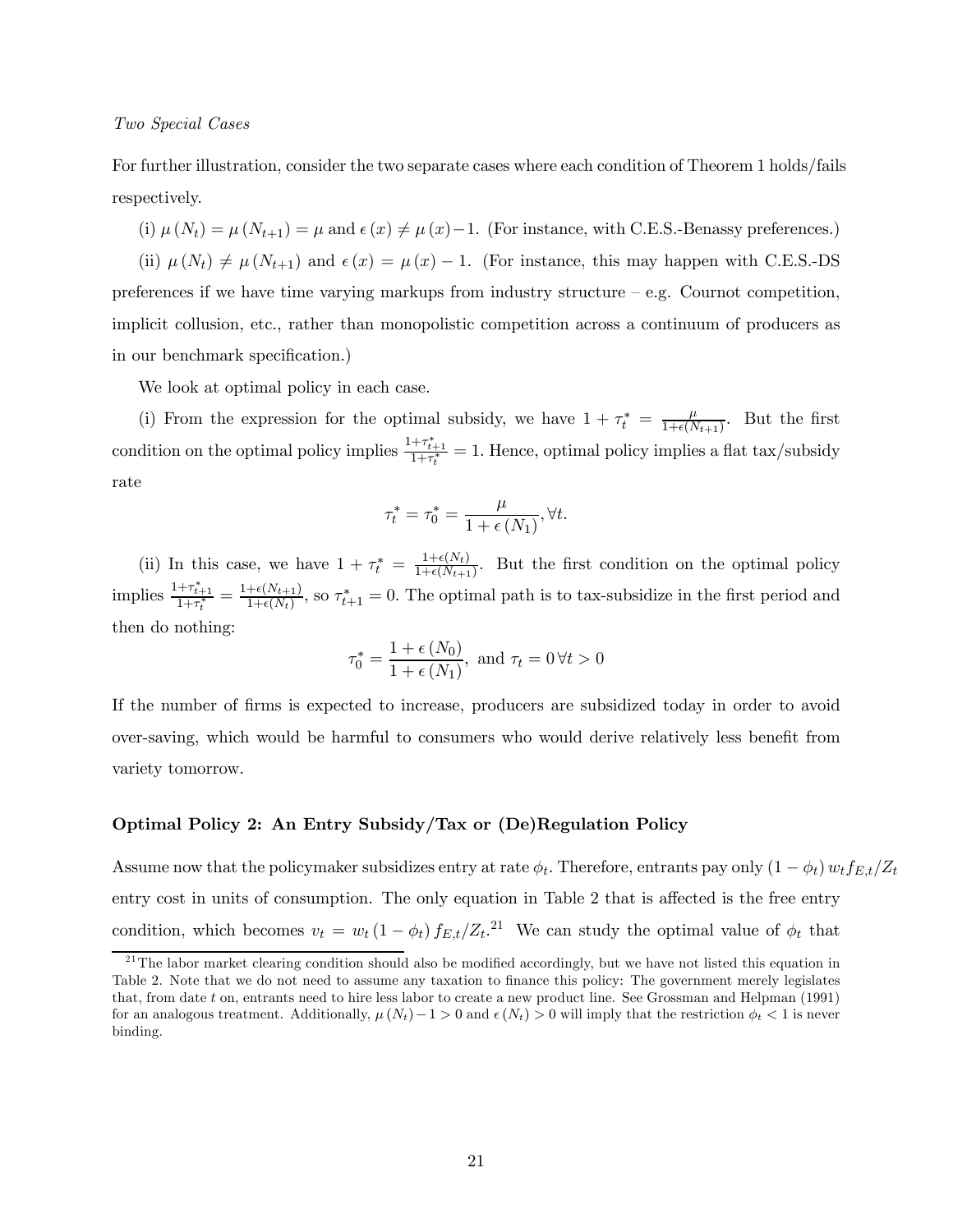restores the planning optimum. The Euler equation for the competitive economy becomes

$$
(1 - \phi_t) f_{E,t} \rho(N_t) U'(C_t)
$$
\n
$$
= \beta (1 - \delta) E_t \left\{ U'(C_{t+1}) \left[ (1 - \phi_{t+1}) f_{E,t+1} \rho(N_{t+1}) \frac{\mu(N_t)}{\mu(N_{t+1})} + \frac{C_{t+1}}{N_{t+1}} \mu(N_t) \left( 1 - \frac{1}{\mu(N_{t+1})} \right) \right] \right\}.
$$
\n(14)

Comparing this with the planning optimum and using the conditions from Theorem 1, we find the path of entry subsidies that restores the optimum:

$$
\frac{1 - \phi_{t+1}^*}{1 - \phi_t^*} = \frac{\mu(N_{t+1})}{\mu(N_t)},
$$
  

$$
1 - \phi_t^* = \frac{\mu(N_t)}{\epsilon(N_{t+1})} \left(1 - \frac{1}{\mu(N_{t+1})}\right).
$$

Combining the two we obtain:

$$
1 - \phi_t^* = \frac{\mu(N_t) - 1}{\epsilon(N_t)},
$$
  

$$
1 - \phi_{t+1}^* = \frac{\mu(N_{t+1})}{\mu(N_t)} (1 - \phi_t^*).
$$

Note:

- 1. This policy is procyclical:  $N_{t+1} > N_t$  implies  $\phi_{t+1}^* > \phi_t^*$  by the monotonicity of  $\mu(.)$ : More incentives for entry are provided in periods/states with low markups and a high number of firms.
- 2. Intuitively, a subsidy is used when the net markup is less than the benefit of variety today, since the market does not provide for enough entry incentives; this is in contrast with the sales subsidy for which the relevant object is the benefit of variety tomorrow.
- 3. The optimal entry subsidy is zero when the markup and benefit from variety are aligned, and markups are synchronized over time/across states. When only the first condition fails (for instance, Benassy preferences) we have  $1 - \phi_t^* = 1 - \phi_{t+1}^* = (\mu - 1) / \epsilon$  for any  $t \ge 0$ . When only the second condition fails  $(\mu(N_{t+1}) \neq \mu(N_t))$ , we have:  $\phi_0^* = 0$ ,  $1 - \phi_{t+1}^* = \frac{\mu(N_{t+1})}{\mu(N_t)}$  for  $t \geq 0$ .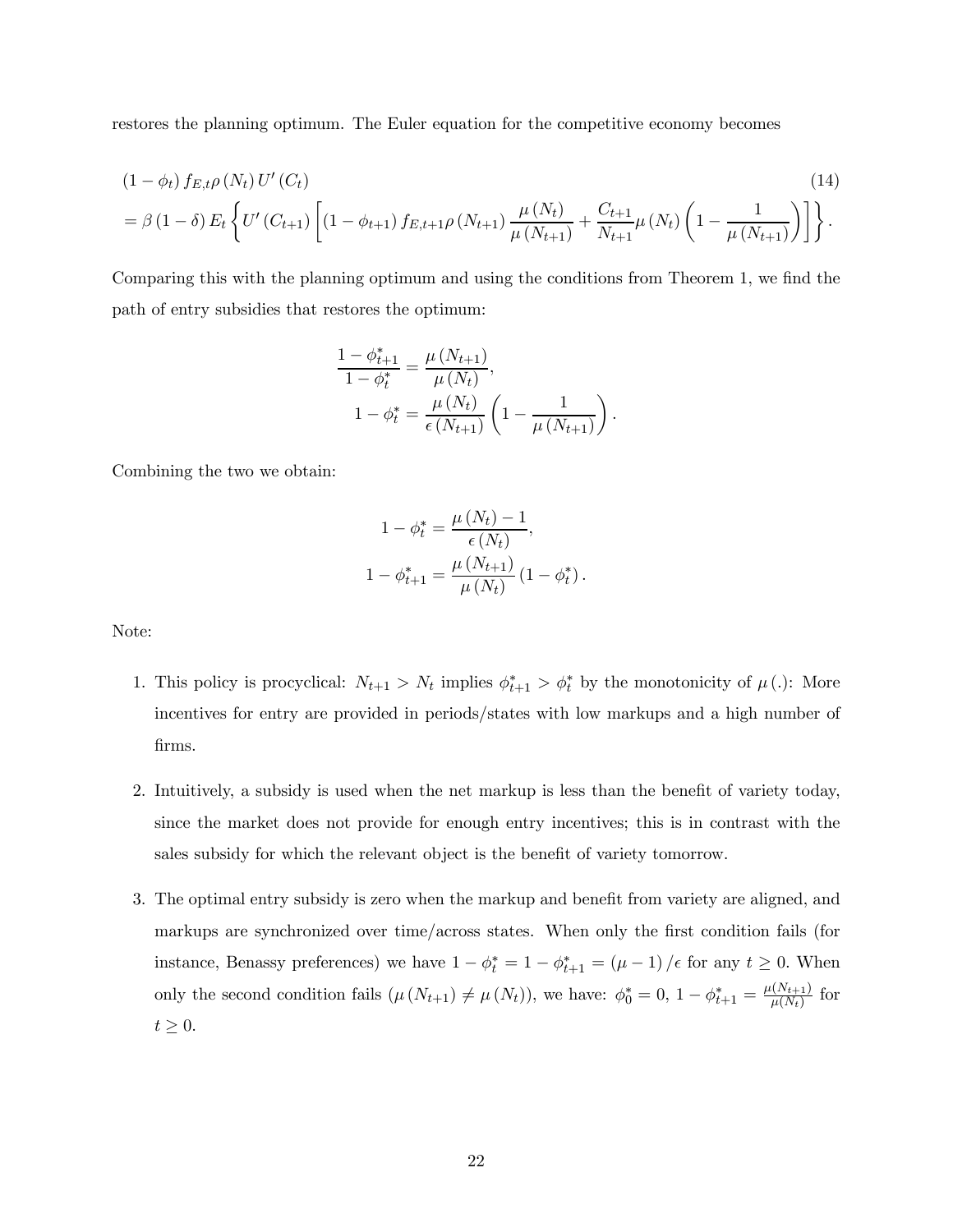4. In the translog case,

$$
1 - \phi_t^{*trans \log} = \frac{\frac{1}{\sigma N_t}}{\frac{1}{2\sigma N_t}} = 2 \Rightarrow \phi_t^{*trans \log} = -1, \text{ a tax.}
$$

Since the benefit of variety is only half the net markup with translog preferences, optimal policy implies more "regulation" (doubling the entry cost).

#### Optimal Policy 3: Stock Market Taxes

In this subsection, we study the ability of distortionary fiscal instruments applied to the stock market to induce the efficient allocation of resources. We assume that all the taxes/subsidies we consider are rebated/financed through lump-sum transfers to/taxation of households.

To start with, note that a policy whereby only dividends are taxed at the household's level at rate  $\tau_t^D$  cannot implement the optimal allocation. The CE Euler equation becomes:

$$
f_{E,t}\rho(N_t) U'(C_t)
$$
  
=  $\beta (1 - \delta) E_t \left\{ U'(C_{t+1}) \left[ f_{E,t+1}\rho(N_{t+1}) \frac{\mu(N_t)}{\mu(N_{t+1})} + (1 - \tau_{t+1}^D) \frac{C_{t+1}}{N_{t+1}} \mu(N_t) \left( 1 - \frac{1}{\mu(N_{t+1})} \right) \right] \right\}.$ 

The rate can be chosen such that markup/profit incentives and variety benefit are aligned:

$$
1 - \tau_{t+1}^D = \frac{\epsilon(N_{t+1})}{\mu(N_t) \left(1 - \frac{1}{\mu(N_{t+1})}\right)}.
$$

But this does not influence the time-variation in the markup, or any other intertemporal decision — the tax system cannot address both distortions. It can implement the optimum only when there is no endogenous variation in markups — for instance, with Benassy preferences.

## Tax on Total Payoff

Suppose that both dividend income and proceeds from selling shares are taxed at the same rate  $\tau_t^P$ . The household budget constraint is:

$$
v_t N_{H,t} x_{t+1} + C_t + T_t = (1 - \tau_t^P) (d_t + v_t) N_t x_t + w_t L,
$$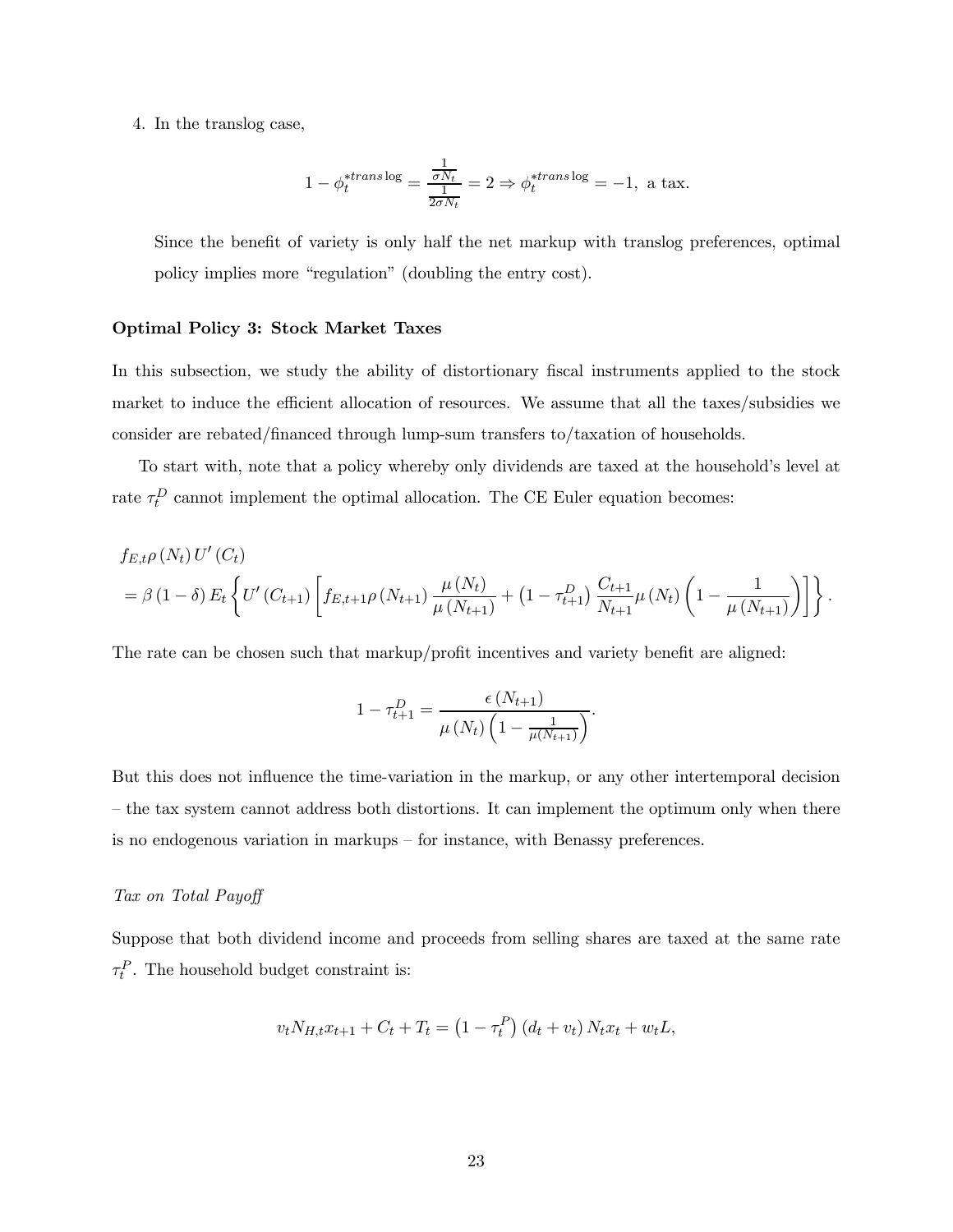and the CE Euler equation becomes:

$$
f_{E,t}\rho(N_t) U'(C_t)
$$
  
=  $\beta (1 - \delta) E_t \left\{ U'(C_{t+1}) (1 - \tau_{t+1}^P) \left[ f_{E,t+1}\rho(N_{t+1}) \frac{\mu(N_t)}{\mu(N_{t+1})} + \frac{C_{t+1}}{N_{t+1}} \mu(N_t) \left( 1 - \frac{1}{\mu(N_{t+1})} \right) \right] \right\}.$ 

The optimal path of the tax rate should satisfy:

$$
(1 - \tau_{t+1}^P) \frac{\mu(N_t)}{\mu(N_{t+1})} = 1,
$$
  

$$
(1 - \tau_{t+1}^P) \mu(N_t) \left(1 - \frac{1}{\mu(N_{t+1})}\right) = \epsilon(N_{t+1}),
$$

or:

$$
1 - \tau_{t+1}^P = \frac{\mu(N_{t+1})}{\mu(N_t)},
$$
  

$$
1 - \tau_{t+1}^P = \frac{1 + \epsilon(N_{t+1})}{\mu(N_t)}.
$$

The system is overdetermined (unless preferences are such that  $\epsilon(x) = \mu(x) - 1$ ), and the initial tax rate  $\tau_0^P$  is undetermined. The problem with this scheme is that it does not influence the investment (entry) decision, and hence it cannot correct for the misalignment of markup and variety effect.

#### Tax on Net Asset Trades

Suppose that all net changes in the asset position  $N_{H,t}x_{t+1} - N_t x_t$  resulting from buying/selling shares at the price  $v_t$  are taxed at rate  $\tau_t^{NA}$ . The household budget constraint is:

$$
v_t N_{H,t} x_{t+1} + \tau_t^{NA} v_t (N_{H,t} x_{t+1} - N_t x_t) + C_t + T_t = (d_t + v_t) N_t x_t + w_t L.
$$

The CE Euler equation for shares becomes:

$$
(15)
$$
\n
$$
= \beta (1 - \delta) E_t \left\{ U' (C_{t+1}) \left[ \left( 1 + \tau_{t+1}^{NA} \right) f_{E,t+1} \rho (N_{t+1}) \frac{\mu (N_t)}{\mu (N_{t+1})} + \frac{C_{t+1}}{N_{t+1}} \mu (N_t) \left( 1 - \frac{1}{\mu (N_{t+1})} \right) \right] \right\}.
$$
\n(15)

Note that equation (15) is identical to (14): Subsidies on the net asset position  $(-\tau_t^{NA})$  are equivalent to entry subsidies  $\phi_t$ . The intuition is straightforward. Net asset subsidies encourage households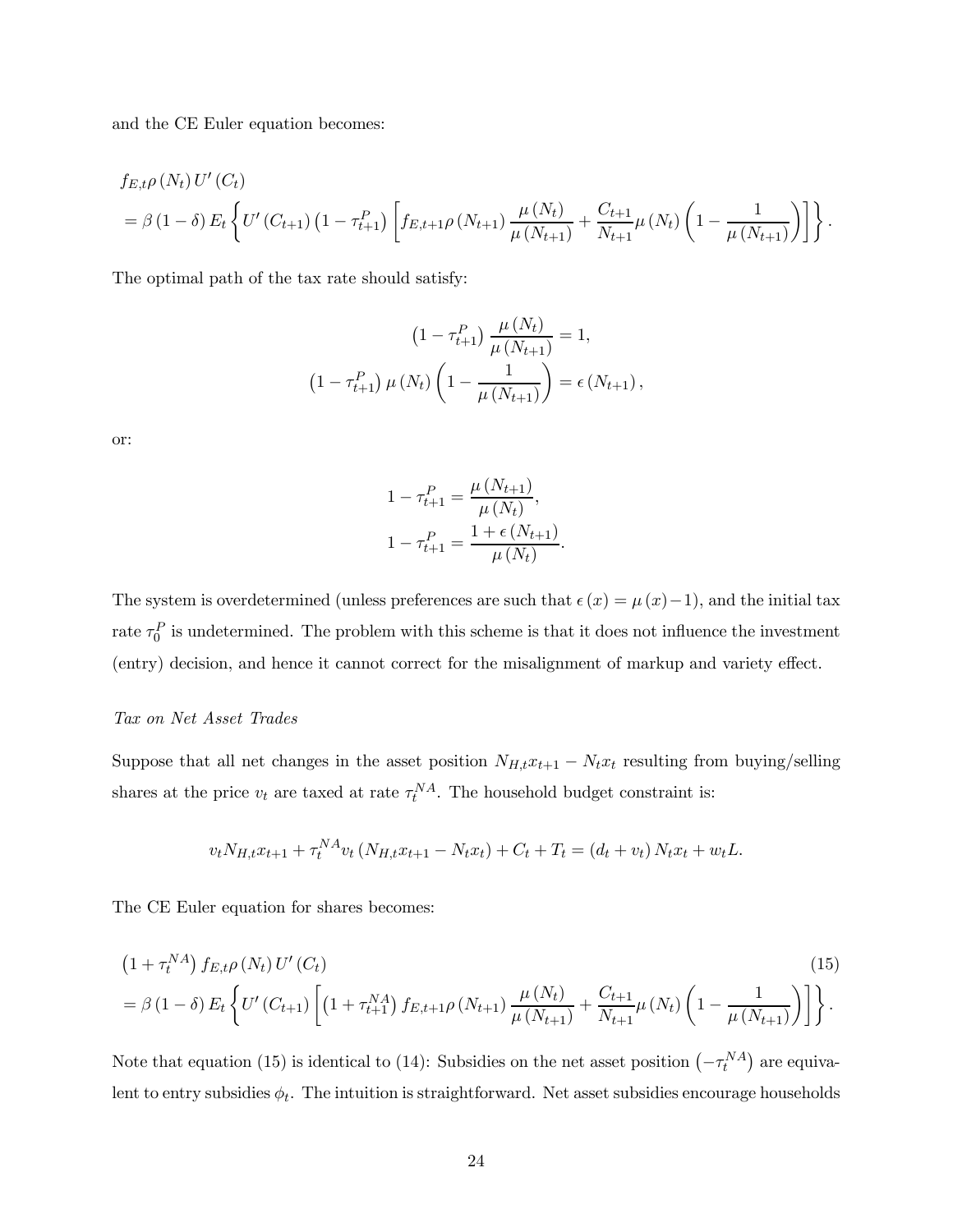to hold shares/invest rather then directly encouraging firms to enter, but these two decisions mirror each other in general equilibrium. Therefore the optimal path of this tax is:

$$
\tau_t^{NA*} = -\phi_t^*.
$$

For example, under translog preferences, asset transactions are optimally taxed to discourage investment in firms that would provide 'too much' extra variety, in the sense that its benefit to the consumer would be less than the entry incentive to firms generated by the net markup.

## Tax on Gross Asset Trades

Suppose that each time an asset trade is performed, the household pays a tax  $\psi_t$  proportional to the size of the gross trade. Since short sales never occur in equilibrium, the cost is always deducted from the proceeds of a share sale, and added to the cost of share purchases. The household budget constraint is:

$$
v_t (1 + \psi_t) N_{H,t} x_{t+1} + C_t + T_t = [d_t + (1 - \psi_t) v_t] N_t x_t + w_t L.
$$

The CE Euler equation becomes:

$$
(1 + \psi_t) f_{E,t} \rho(N_t) U'(C_t)
$$
  
=  $\beta (1 - \delta) E_t \left\{ U'(C_{t+1}) \left[ (1 - \psi_{t+1}) f_{E,t+1} \rho(N_{t+1}) \frac{\mu(N_t)}{\mu(N_{t+1})} + \frac{C_{t+1}}{N_{t+1}} \mu(N_t) \left( 1 - \frac{1}{\mu(N_{t+1})} \right) \right] \right\}.$ 

Optimal policy therefore obeys:

$$
\frac{1 - \psi_{t+1}^{*}}{1 + \psi_t^{*}} \frac{\mu(N_t)}{\mu(N_{t+1})} = 1,
$$
  

$$
\frac{\mu(N_t)}{1 + \psi_t^{*}} \left(1 - \frac{1}{\mu(N_{t+1})}\right) = \epsilon(N_{t+1}),
$$

or:

$$
1 - \psi_t^* = \frac{\mu(N_t) - 1}{\epsilon(N_t)},
$$
  

$$
1 - \psi_{t+1}^* = \frac{\mu(N_{t+1})}{\mu(N_t)} (1 + \psi_t^*).
$$

While the functional form of the optimal tax rate implied by the first of these equations is the same as for the entry subsidy  $\phi_t^*$  or a tax on net asset trades, its dynamic path implied by the second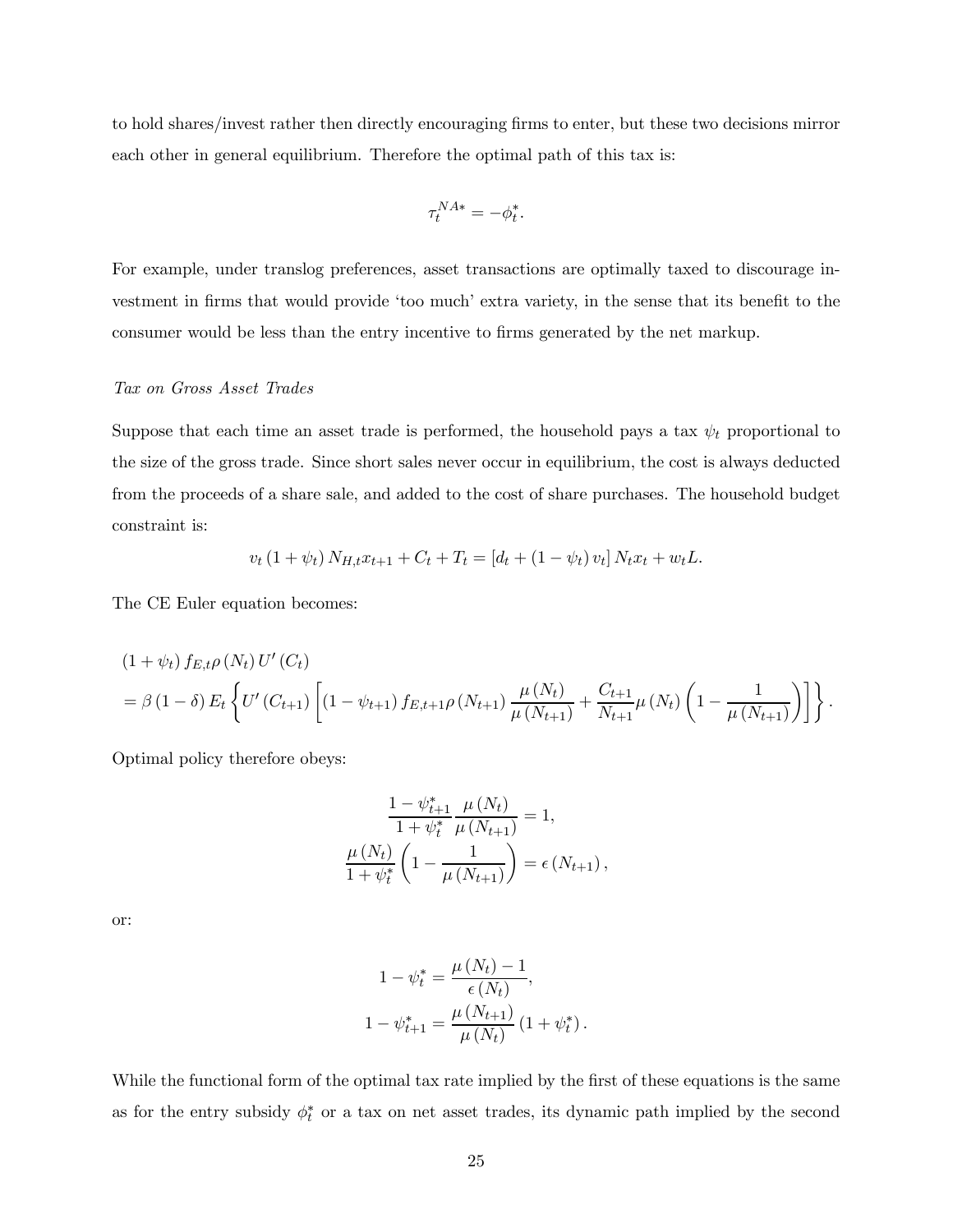equation is different. A high tax rate today implies, ceteris paribus, a lower tax rate tomorrow. Hence, the tax rate can be oscillatory. In the special case in which markups are constant over time/across states, the optimal policy is  $\psi_{t+1}^* = -\psi_t^*$ .

#### Optimal Policy 4: A Labor Subsidy

When labor supply is elastic, there is one more distortion to correct for. Efficiency can clearly be restored by subsidizing labor supply (or taxing leisure) at a rate equal to the net markup in the pricing of consumption goods and applying a lump-sum tax/transfer to the households. Suppose the government subsidizes labor at the rate  $\tau_t^L$ . Lump-sum taxes are used to finance this policy. The first-order condition for the household's optimal choice of labor supply is the only equilibrium condition that is affected:

$$
\chi(L_t)^{\frac{1}{\varphi}} C_t = \left(1 + \tau_t^L\right) w_t.
$$

Combining this with the wage schedule  $w_t = Z_t \rho(N_t) / \mu(N_t)$  yields:

$$
\chi(L_t)^{\frac{1}{\varphi}} C_t = \left(1 + \tau_t^L\right) Z_t \rho(N_t) / \mu(N_t).
$$

Comparing this equation to (12) shows that a rate of taxation equal to the net markup of price over marginal cost:

$$
1 + \tau_t^{L*} = \mu(N_t) \tag{16}
$$

restores efficiency of the market equilibrium. This policy ensures synchronization of markups, consistent with the Lerner-Samuelson intuition described above. Note that while the same policy would also induce efficiency in a model with a fixed number of firms, there is an important difference concerning optimal policy between that framework and our model. When  $N$  is exogenously fixed, this policy is equivalent to one that induces marginal cost pricing of consumption goods by subsidizing firm revenues (again synchronizing relative prices between consumption and leisure) and financing this subsidy with a lump-sum tax on firm profits.

As we verify formally below, this equivalence no longer holds in our framework with entry: Such a policy would remove the wedge from equation (11), but no firm would find it profitable to enter (in the absence of an additional entry subsidy) since there would be no profit with which to cover the entry cost. Therefore, while markup synchronization is necessary for efficiency, it is not sufficient. Absent an entry cost subsidy, the sufficient condition states that the planner needs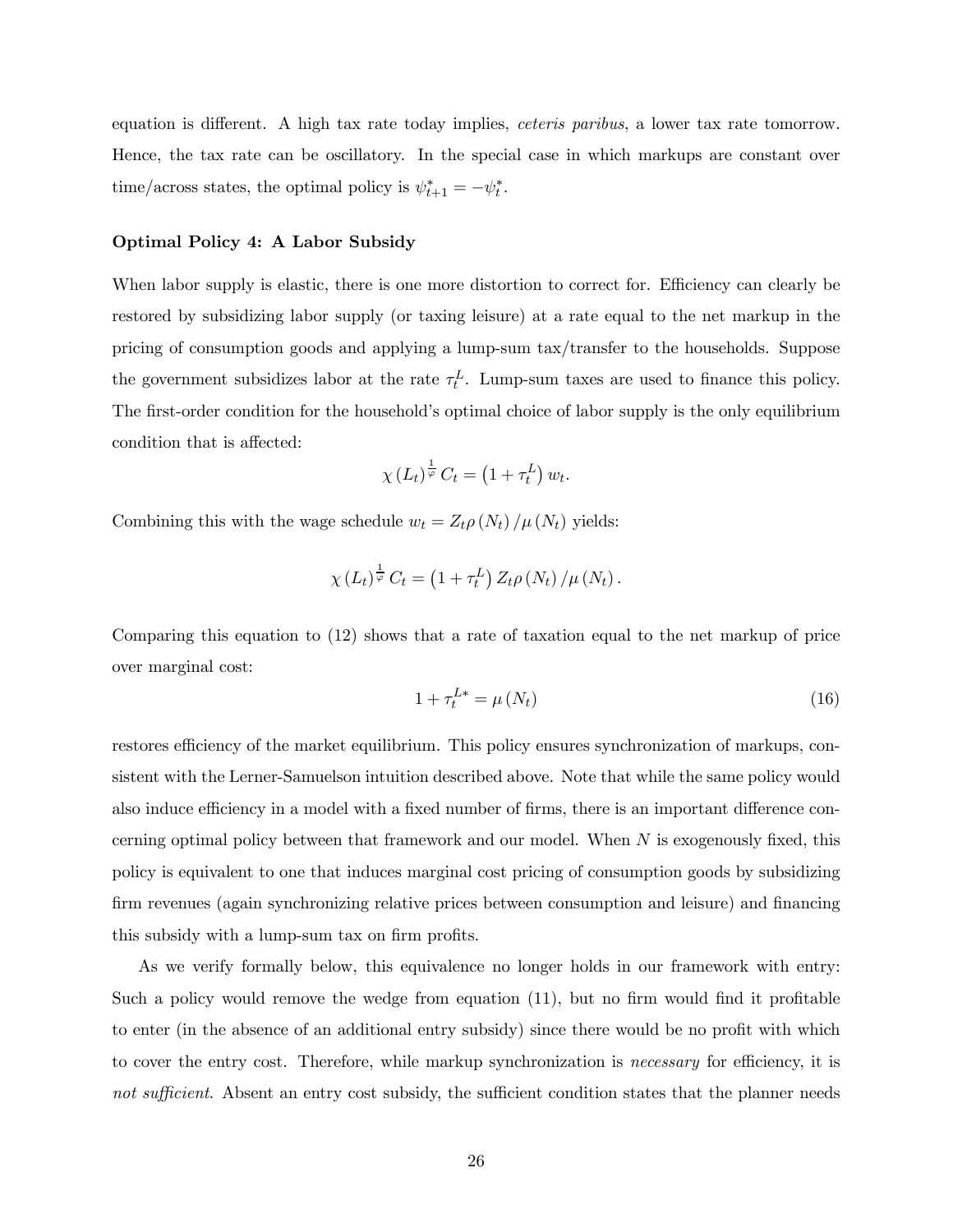to align markups to the higher (positive) level. Doing otherwise (inducing marginal cost pricing while driving equilibrium profits to zero) would make the economy stop producing altogether. This highlights once more that monopoly power in itself is not a distortion and should in fact be preserved if firm entry is subject to sunk costs that cannot be entirely subsidized. Indeed, note by direct comparison that the labor subsidy  $\tau_t^{L*}$  in (16) is equal to the sales subsidy  $\tau_t^*$  in (13) if and only if there is no benefit of product variety, i.e.,  $\epsilon(x)=0$  for any x. Note also that the optimal labor subsidy is countercyclical, since markups in this model are countercyclical  $(\mu'(x) \leq 0)$ : Stronger incentives to work are used in periods/states with a low number of producers.

## Implications for Some Common Policy Prescriptions

Many macroeconomic studies featuring monopolistic competition that look at issues related to welfare (for instance, in the context of optimal monetary policy) take for granted that monopoly power is a distortion having to do with price being above marginal cost. A common argument is that, before correcting for any other distortion (such as dispersion of relative prices due to staggered price setting), the "markup distortion" must be eliminated (for example, in order to make the steady state of the model efficient, before addressing stabilization around this steady state).<sup>22</sup> As we have argued, our results imply that the distortion has nothing to do with monopolistic competition and the presence of a markup in the market for goods in and of itself, but rather with the absence of a markup on leisure, or, more specifically, with the non-synchronization of markups on consumption and leisure.

Relatedly, in an influential paper, Erceg, Henderson, and Levin (2000) assume that there is a markup in the labor market too (to motivate the introduction of sticky wages) and, in order to restore steady-state efficiency, they argue that two subsidies are needed to eliminate the two monopoly distortions. Our insights imply that there is only one distortion, again related to *relative* markups, and only one subsidy should be used. Moreover, if entry is allowed for, markups should be aligned at the level ensuring the optimal level of entry.

In a series of papers, Schmitt-Grohé and Uribe  $(2004a,b)$  argue that "In our imperfectly competitive economy, profits represent the income to a fixed 'factor,' namely, monopoly rights. It is therefore optimal for the Ramsey planner to tax profits at a  $100\%$  rate.<sup>"23</sup> Monopoly power is

 $^{22}$ A prominent example is Khan, King, and Wolman (2003), who talk about the "markup distortion" separately and show how it can be eliminated, treating it independently from a series of other inefficiencies (relative price dispersion, shopping time, and monetary distortions).

 $^{23}$ They go on to show that when this is not feasible, governments use the nominal interest rate in order to tax profits indirectly.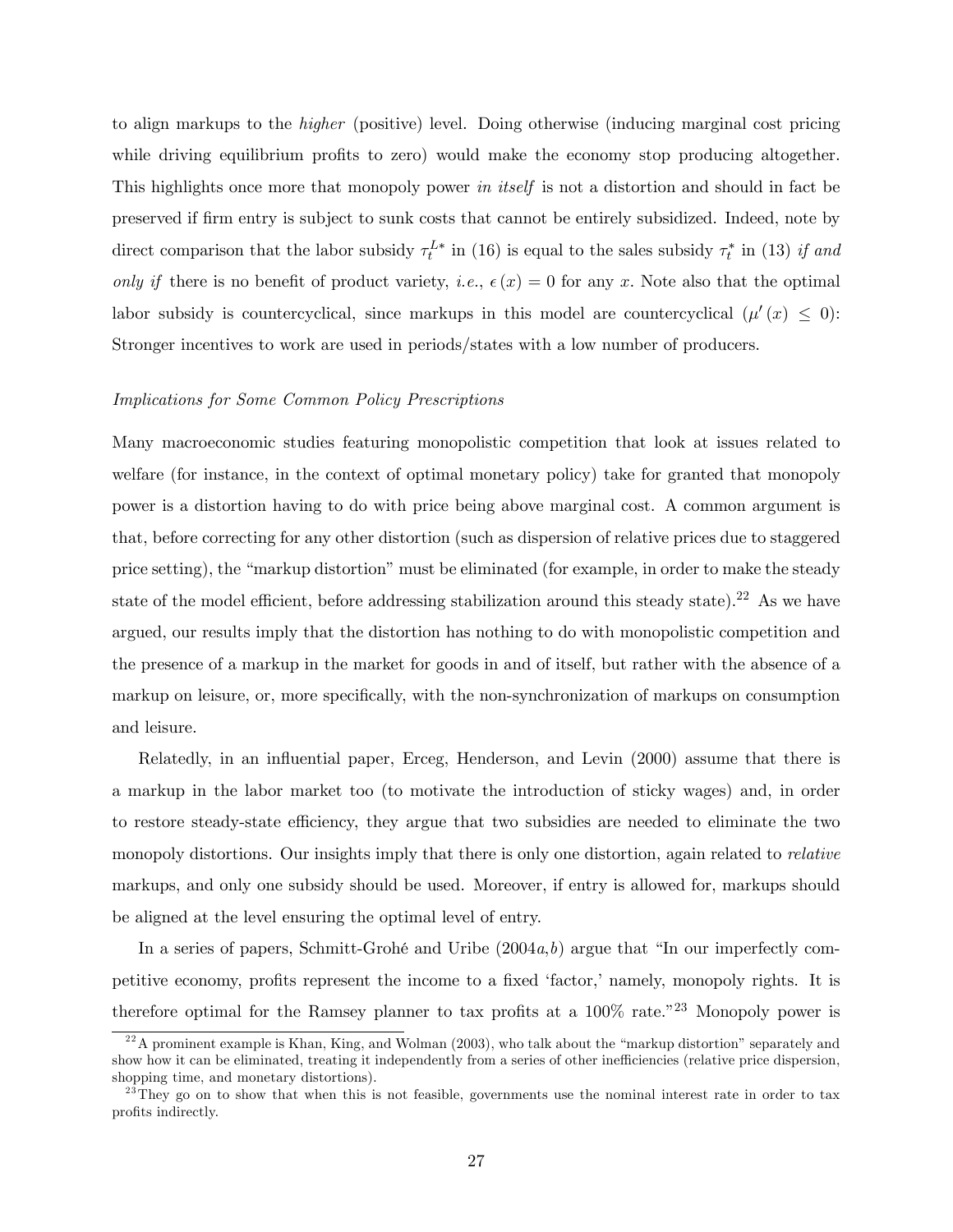again viewed as a "bad" that optimal policy ought to eliminate. Finally, a large literature deals with optimal fiscal policy under imperfect competition in the public finance vein. In Auerbach and Hines (2002, 2003) the point that market power must be eliminated by a subsidy is made explicitly (though the setup features partial equilibrium and Cournot competition).<sup>24</sup> Moreover, in Auerbach and Hines (2002), they note that entry makes things worse, for subsidies provide incentives for inefficient entry by new firms.

In a general equilibrium model with entry, a policy targeted at inducing marginal cost pricing can have disastrous effects. For example, while in the C.E.S.-DS case with elastic labor a sales subsidy does restore the optimum when financed by lump-sum taxes on the consumer, this is quite a special case. When even a small fraction of the subsidy is financed by taxing the firm (as usually done in the literature quoted above), the optimum is no longer restored, as taxation of the firm affects the entry decision. When all the taxes are paid by firms, this policy leads to starvation as no firm will find it optimal to produce. Only if the split between the taxes paid by consumers and firms is determined optimally, marginal cost pricing can restore the optimum — and the optimal split features zero lump-sum taxation of firm profits in the C.E.S.-DS case. We demonstrate this point below by studying the effect of a policy inducing marginal cost pricing in the fully general case.

#### The Effect of Inducing Marginal Cost Pricing

Suppose the planner subsidizes/taxes sales at rate  $\tau_t$  and each firm is taxed lump-sum  $T_t^F$  for a possibly time-varying fraction  $\gamma_t$  of this expenditure. The profit function becomes:  $d_t = (1 + \tau_t) \rho_t y_t$  $w_t l_t - T_t^F$ . Optimal pricing will imply  $\rho_t = \frac{\mu(N_t)}{1+\tau_t}$  $w_t$  $\frac{w_t}{Z_t}$ , so the profit function becomes  $d_t = (1 + \tau_t) \rho_t y_t \frac{(1+\tau_t)}{\mu(N_t)} \rho_t y_t - T_t^F$ . Balanced budget implies that total taxes are  $\tau_t \rho_t N_t y_t$ , so the fraction of taxes paid by a firm is  $T_t^F = \gamma_t \tau_t \rho_t y_t$ . It follows that profits are finally given by

$$
d_t = \left[1 + \left(1 - \gamma_t\right)\tau_t - \frac{1 + \tau_t}{\mu\left(N_t\right)}\right]\rho_t y_t = \left[1 + \left(1 - \gamma_t\right)\tau_t - \frac{1 + \tau_t}{\mu\left(N_t\right)}\right]\frac{C_t}{N_t}.
$$

In order to eliminate the wedge between the marginal rate of substitution and the marginal rate of transformation between consumption and leisure, we know that the optimal value of  $\tau_t$  is such that  $1 + \tau_t = \mu(N_t)$ , implying  $d_t = (1 - \gamma_t) (\mu(N_t) - 1) \frac{C_t}{N_t}$ . The value of a firm is given by

 $^{24}$ They attribute the argument for subsidies in the presence of imperfect competition in order to induce marginal cost pricing, presumably restoring efficiency, to the early works of Joan Robinson, Cournot, and Musgrave.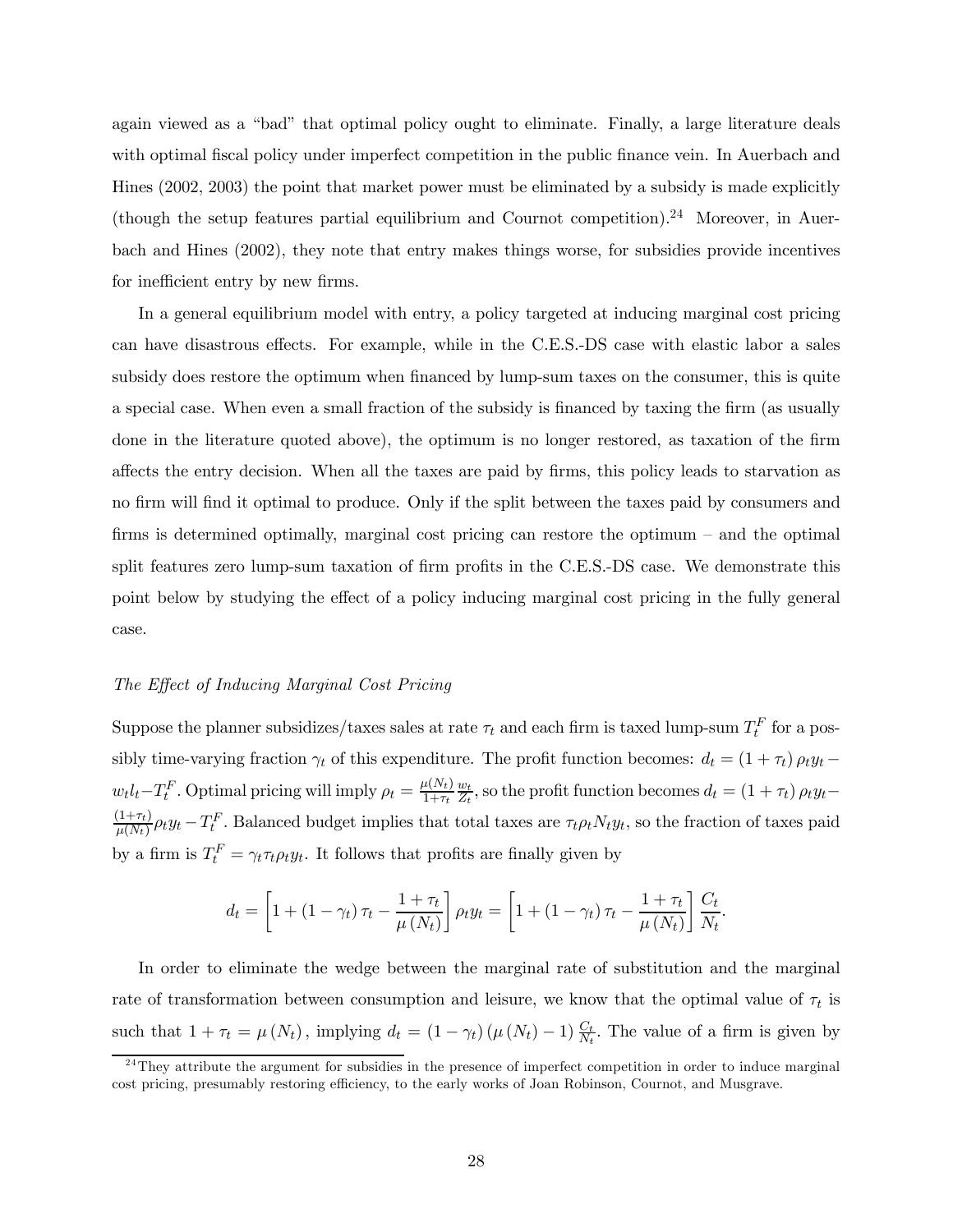$v_t = w_t \frac{f_{E,t}}{Z_t} = \rho(N_t) f_{E,t}$ . Substituting these expression in the CE Euler equation for shares yields:  $U'(C_t) \rho(N_t) f_{E,t} = \beta (1 - \delta) E_t$  $\sqrt{ }$  $U'(C_{t+1})$  $\left[ f_{E,t+1}\rho\left(N_{t+1}\right) + \left(1-\gamma_{t+1}\right)\left(\mu\left(N_{t+1}\right)-1\right)\frac{C_{t+1}}{N_{t+1}}\right] \right\}.$ 

The PE Euler equation is:

$$
U'(C_t) \rho(N_t) f_{E,t} = \beta (1 - \delta) E_t \left[ U'(C_{t+1}) \left( f_{E,t+1} \rho(N_{t+1}) + \epsilon (N_{t+1}) \frac{C_{t+1}}{N_{t+1}} \right) \right].
$$

Comparing the two, efficiency of the CE is restored if and only if the fraction of taxes paid for by the firm satisfies:

$$
\gamma_t^* = 1 - \frac{\epsilon(N_t)}{\mu(N_t) - 1}
$$

Recall that for C.E.S.-DS preferences (the case studies by all the literature reviewed above),  $\epsilon =$  $\mu - 1$ . It follows that efficiency is restored by inducing marginal cost pricing if and only if  $\gamma_t = 0$ , i.e., if all the subsidy for firm sales is paid for by the consumer, and none by the firm. Otherwise, taxation of firms affects the relationship between firm profits and total sales, and therefore affects the entry decision. In the extreme case where all of the subsidy is financed by lump-sum taxes on firms,  $\gamma_t = 1$ , it is clear that equilibrium firm profits become zero, and no firm will have incentives to enter. Clearly,  $\gamma_t^*$  is non-zero only when the markup and benefit from variety are not aligned  $\epsilon(x) \neq \mu(x) - 1$ , as for Benassy or translog preferences. Note that, for the latter, the optimal division of taxes between consumers and firms is an equal split (since  $\epsilon(x)=(\mu(x) - 1)/2$ ). So a policy inducing of marginal cost pricing can restore efficiency only if an optimal division of lump-sum taxes between consumers and firms is also ensured.

## 7 Conclusions

We studied the efficiency properties of a DSGE macroeconomic model with monopolistic competition and firm entry subject to sunk costs, a time-to-build lag, and exogenous risk of firm destruction. Under inelastic labor supply and linearity of production in labor, the market economy is efficient if and only if symmetric, homothetic preferences are of the C.E.S. form studied by Dixit and Stiglitz (1977). Otherwise, efficiency is restored by properly designed sales, entry, or asset trade subsidies (or taxes) that induce markup synchronization across time and states, and align the consumer surplus and profit destruction effects of firm entry. When labor supply is elastic, heterogeneity in markups across consumption and leisure introduces an additional distortion. Efficiency is then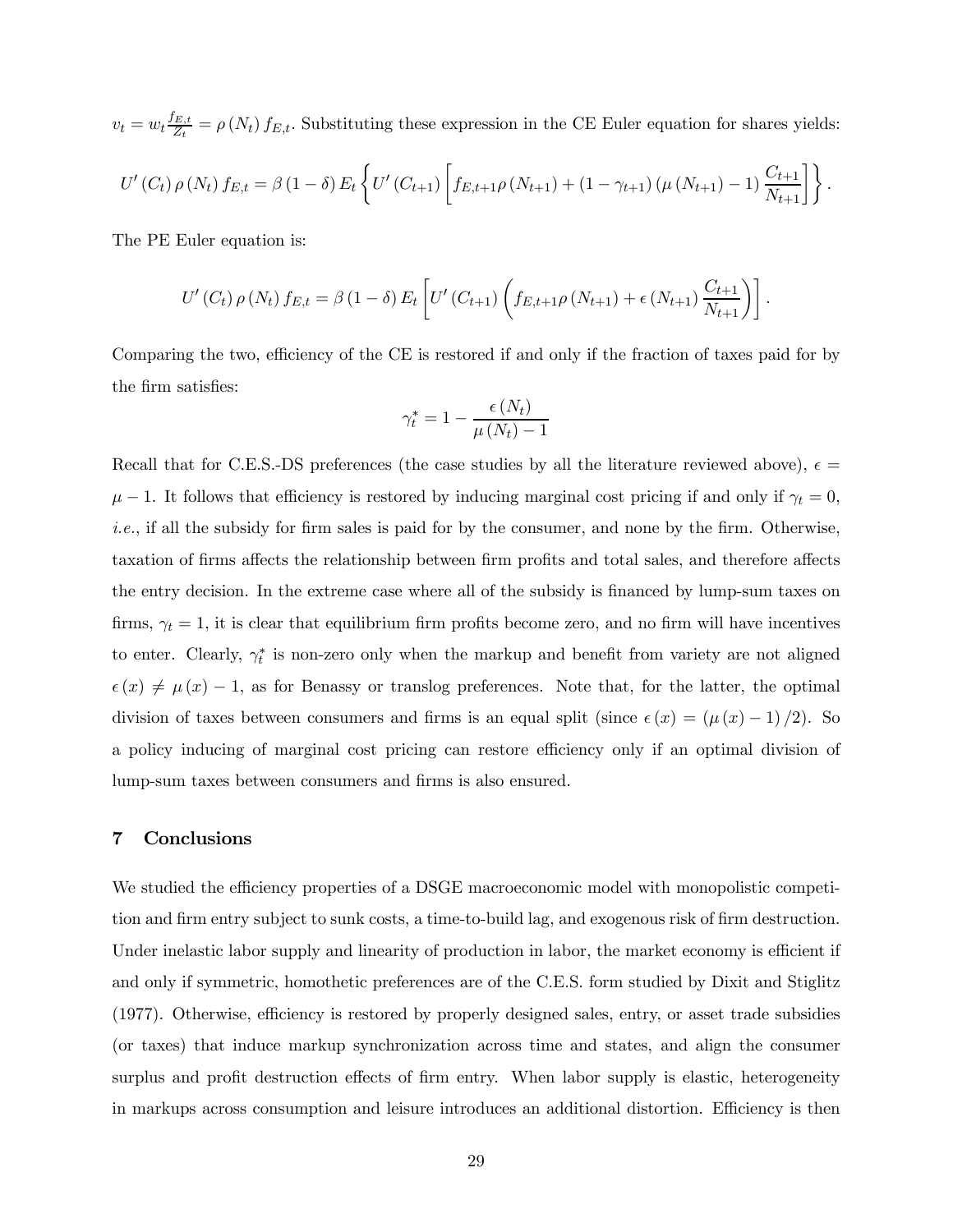restored by subsidizing labor at a rate equal to the markup in the market for goods, thus removing the effect of markup heterogeneity on the competitive equilibrium.

By studying efficiency and optimal policy in a DSGE environment, this paper contributes to the literature on the efficiency properties of models with monopolistic competition that dates back to at least Lerner (1934). The policy schemes that implement the planning optimum in our model fully specify the optimal path of the relevant distortionary instruments over the business cycles triggered by unexpected shocks to productivity and entry costs.

Our results highlight the importance of preserving the optimal amount of monopoly profits in economies in which firm entry is costly. Inducing marginal cost pricing restores efficiency only when the required sales subsidies are financed with an optimal split of lump-sum taxation between households and firms. With the Dixit-Stiglitz preferences that are popular in the literature, this requires zero lump-sum taxation of firm profits. Our findings thus caution against naive interpretations of statements in recent literature on the "distortionary" consequences of monopoly power and the required remedies.

## References

- [1] Auerbach, A. J., and J. R. Hines (2002): "Taxation and Economic Efficiency," in Auerbach, A., and M. Feldstein, eds., *Handbook of Public Economics*, vol. 3, 1347-1421, Elsevier, Amsterdam.
- [2] Auerbach, A. J., and J. R. Hines (2003): "Perfect Taxation with Imperfect Competition," in Cnossen, S., and H.-W. Sinn, eds., Public Finance and Public Policy in the New Century, 127-153, MIT Press, Cambridge, MA.
- [3] Benassy, J.-P. (1996): "Taste for Variety and Optimum Production Patterns in Monopolistic Competition," Economics Letters 52: 41-47.
- [4] Bilbiie, F. O., F. Ghironi, and M. J. Melitz (2005): "Endogenous Entry, Product Variety and Business Cycles," manuscript, Oxford University, Boston College, and Harvard University.
- [5] Bilbiie, F. O., F. Ghironi, and M. J. Melitz (in progress): "Monetary Policy, Inflation, and Firm Dynamics," manuscript, Oxford University, Boston College, and Harvard University.
- [6] Caballero, R. J., and M. L. Hammour (1994): "The Cleansing Effect of Recessions," American Economic Review 84: 1350-1368.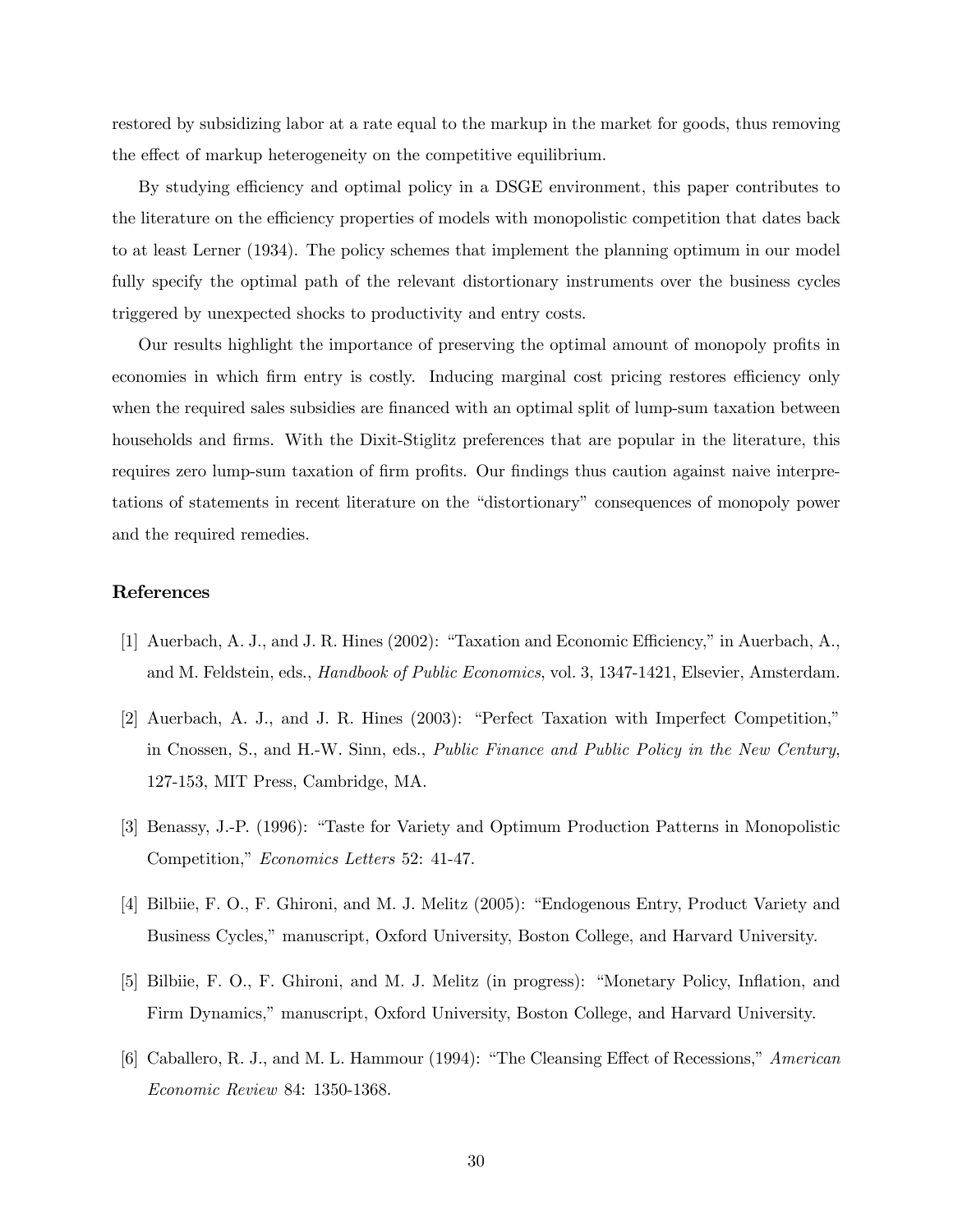- [7] Campbell, J. R. (1998): "Entry, Exit, Embodied Technology, and Business Cycles," Review of Economic Dynamics 1: 371-408.
- [8] Campbell, J. Y. (1994): "Inspecting the Mechanism: An Analytical Approach to the Stochastic Growth Model," Journal of Monetary Economics 33: 463-506.
- [9] Dixit, A. K., and J. E. Stiglitz (1977): "Monopolistic Competition and Optimum Product Diversity," American Economic Review 67: 297-308.
- [10] Erceg, C. J., D. W. Henderson, and A. T. Levin (2000): "Optimal Monetary Policy with Staggered Wage and Price Contracts," Journal of Monetary Economics 46: 281-313.
- [11] Feenstra, R. C. (2003): "A Homothetic Utility Function for Monopolistic Competition Models, without Constant Price Elasticity," Economics Letters 78: 79-86.
- [12] Grossman, G. M., and E. Helpman (1991): Innovation and Growth in the Global Economy, MIT Press, Cambridge, MA.
- [13] Judd, K. L. (1985): "On the Performance of Patents," Econometrica 53: 567-585.
- [14] Khan, A., R. G. King, and A. L. Wolman (2003): "Optimal Monetary Policy," Review of Economic Studies 70: 825-860.
- [15] Kim, J. (2004): "What Determines Aggregate Returns to Scale?" Journal of Economic Dynamics and Control 28: 1577-1594.
- [16] Lerner, A. (1934): "The Concept Monopoly and the Measurement of Monopoly Power," Review of Economic Studies 2: 157-175.
- [17] Mankiw, N. G., and M. D. Whinston (1986): "Free Entry and Social Inefficiency," RAND Journal of Economics 17: 48-58.
- [18] Samuelson, P. (1947): Foundations of Economic Analysis, Harvard University Press, Cambridge, MA.
- [19] Schmitt-Grohé, S., and M. Uribe (2004a): "Optimal Fiscal and Monetary Policy under Sticky Prices," Journal of Economic Theory 114: 198-230.
- [20] Schmitt-Grohé, S., and M. Uribe (2004b): "Optimal Fiscal and Monetary Policy under Imperfect Competition," Journal of Macroeconomics 26: 183-209.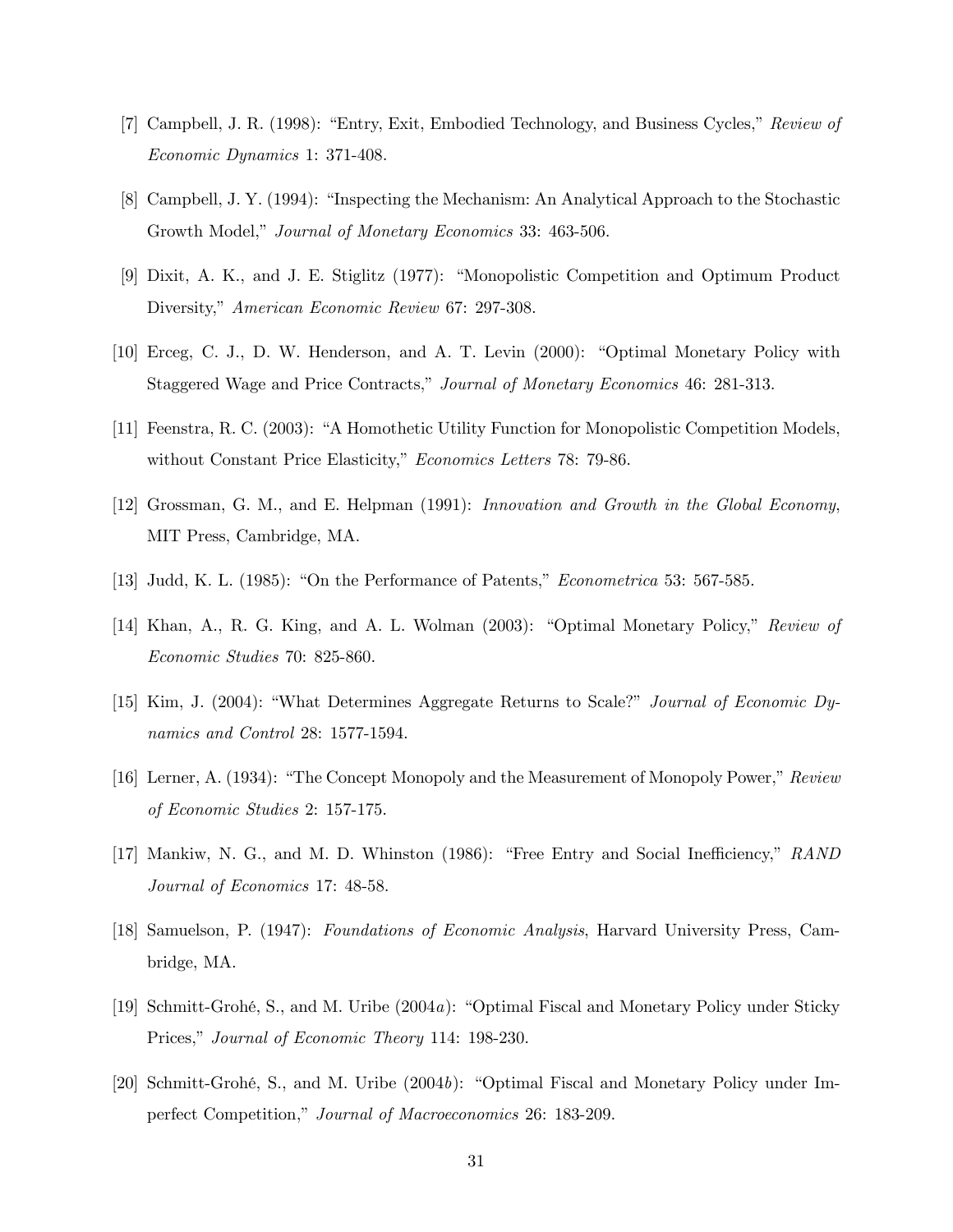- [21] Spence, M. (1976): "Product Selection, Fixed Costs, and Monopolistic Competition," Review of Economic Studies 43: 217-235.
- [22] Woodford, M. (2003): Interest and Prices: Foundations of a Theory of Monetary Policy, Princeton University Press, Princeton.